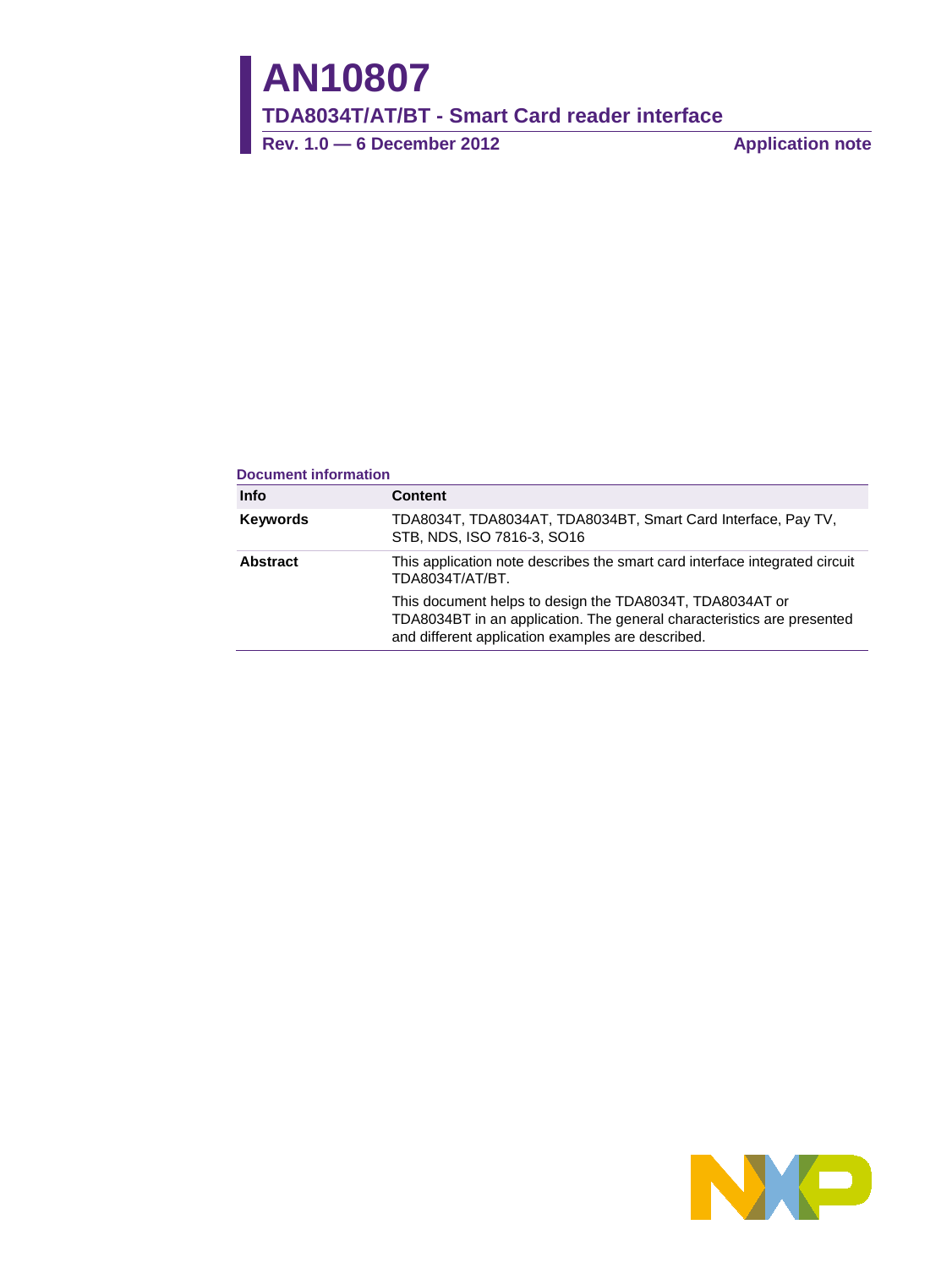**Revision history**

| <b>Rev</b> | <b>Date</b> | <b>Description</b>     |
|------------|-------------|------------------------|
| 1 C<br>، ۱ | 20121206    | First official release |

# **Contact information**

For more information, please visit: [http://www.nxp.com](http://www.nxp.com/)

For sales office addresses, please send an email to: [salesaddresses@nxp.com](mailto:salesaddresses@nxp.com)

AN10807 All information provided in this document is subject to legal disclaimers. © NXP B.V. 2012. All rights reserved.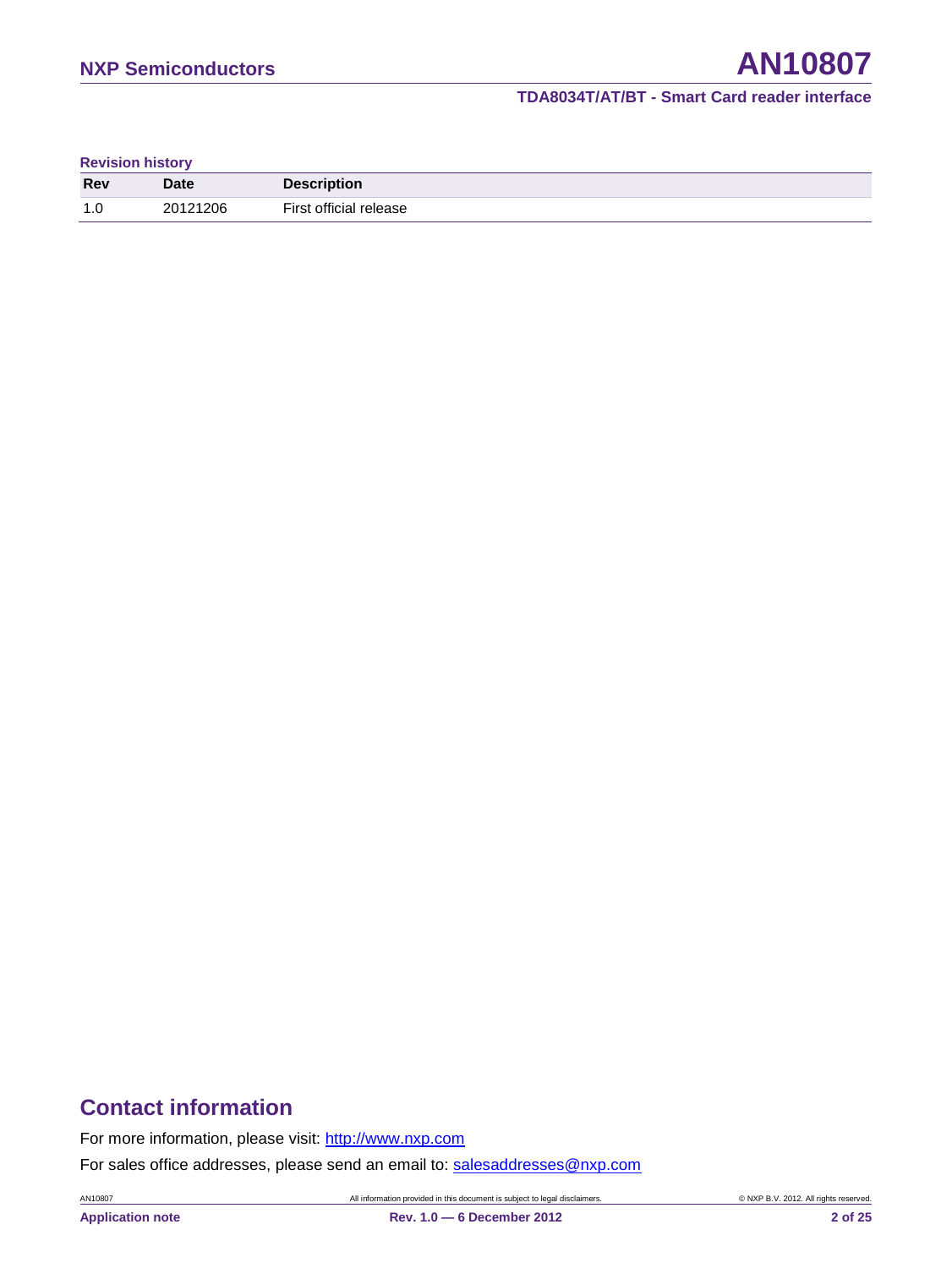## <span id="page-2-1"></span>**1. Introduction**

#### <span id="page-2-2"></span>**1.1 Presentation**

The TDA8034T/AT/BT is a smart card interface device forming the electrical interface between a micro controller and a smart card. This device mainly supports asynchronous cards (micro controller-based IC cards).

The electrical characteristics of the TDA8034T/AT/BT are in accordance with NDS requirements (IRD Electrical Interface Specifications doc n° LC-T056) and also comply with ISO7816-3 for class A, and B cards.

The TDA8034T/AT/BT can be used in various applications such as pay-TV, Point-Of-Sale terminals (POS), public phones, vending machines, and many conditional access applications (i.e. internet ,...).



#### <span id="page-2-3"></span><span id="page-2-0"></span>**1.2 Version**

The TDA8034 is described here in its SO16 package. Three versions are available: TDA8034T, TDA8034AT and TDA8034BT.

The differences between the versions are:

- The clock division values: the input clock can be divided by 2 or 4 in the TDA8034T and TDA8034BT and by 1 or 2 in the TDA8034AT.
- The VDDP threshold. It is typically 4.10V for TDA8034T and TDA8034AT, while it is typically 3.80V for TDA8034BT.

Through this document, the identical features between the three versions are described with reference to the component named TDA8034.

If a feature is different, each version will have its own chapter describing the feature. In this case, the TDA8034 will be referred at with its entire name: **TDA8034T**, **TDA8034AT or TDA8034BT.**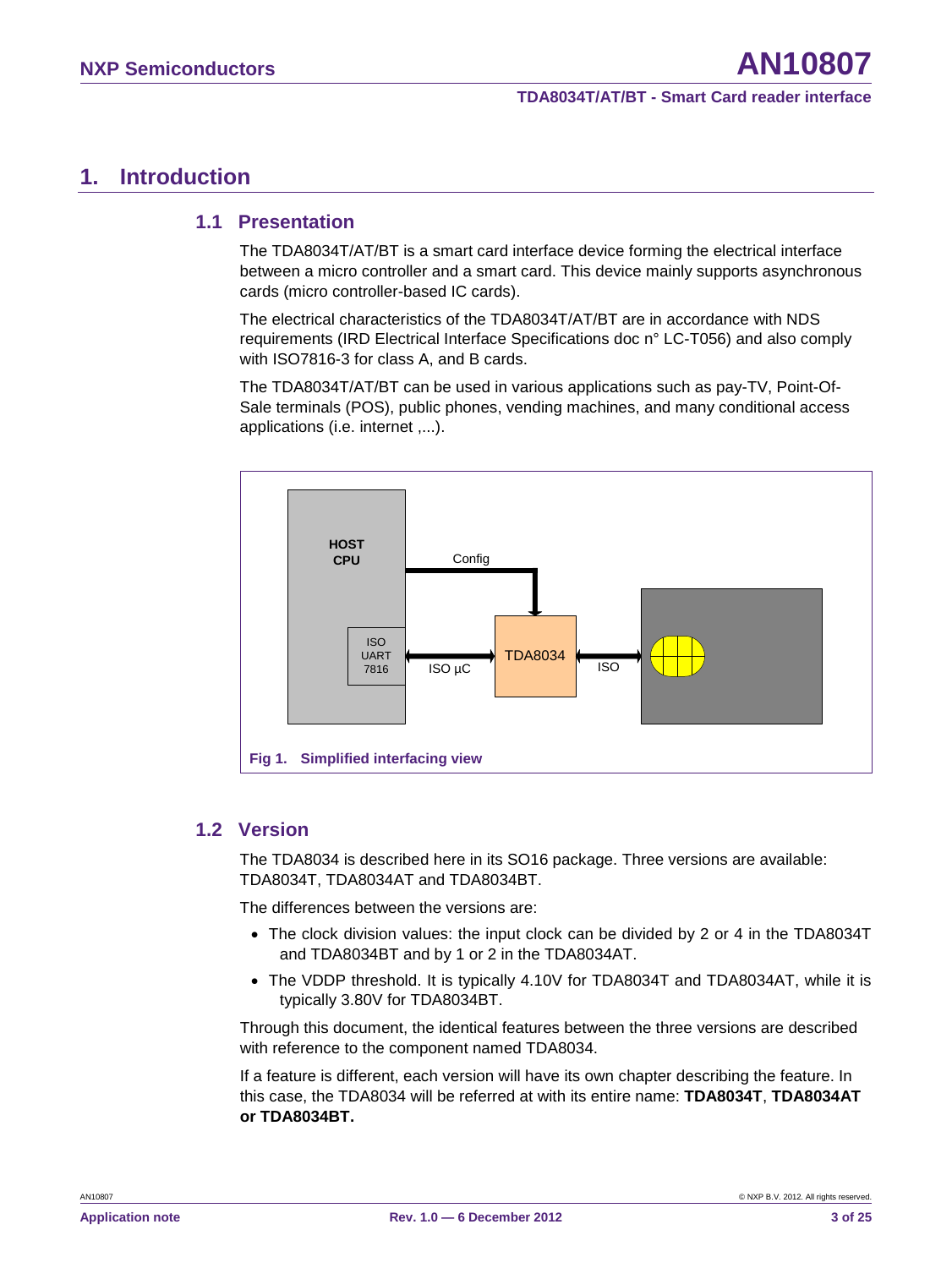## <span id="page-3-1"></span>**2. Power supply**

#### <span id="page-3-2"></span>**2.1 Power supply pins**

Three pins are used to supply the TDA8034:  $V_{DD(INTF)}$ ,  $V_{DD}$  and  $V_{DDP}$ .

 $V_{DD(iNTF)}$  is dedicated to the interface supply. All signals which are interfaced with the host are referenced to this voltage supply.

The next table describes all the pins that must be referenced to  $V_{DD(iNTF)}$ .

<span id="page-3-0"></span>

| Table 1.       | V <sub>DD(INTF)</sub> referenced pins                                                                                                            |
|----------------|--------------------------------------------------------------------------------------------------------------------------------------------------|
| Pin name       | <b>Comment</b>                                                                                                                                   |
| <b>CMDVCCN</b> | Smart card activation. Controlled by a microcontroller GPIO                                                                                      |
| <b>RSTIN</b>   | RST pin management. Controlled by a microcontroller GPIO                                                                                         |
| CLKDIV1        | Control of the clock division. Can be controlled by the microcontroller or<br>connected directly to GND or V <sub>DD(INTF)</sub>                 |
| <b>PRESN</b>   | Not connected to the microcontroller but reference to $V_{DD(NTF)}$ . The smart<br>card connector presence switch must use V <sub>DD(INTF)</sub> |
| <b>OFFN</b>    | Output to the host. Must be connected to the microcontroller and therefore<br>have the same level                                                |
| <b>IOUC</b>    | Smart card data. Controlled by the microcontroller                                                                                               |

 $V_{DD}$  is used to supply the core of the TDA8034 (mainly the digital part). It must be in the range from 2.7 to 3.6 volts. In most of the application, if  $V_{DD(INTF)}$  is in the range accepted by  $V_{DD}$ ,  $V_{DD}$  and  $V_{DD(INTF)}$  can be connected together.

 $V_{DDP}$  is the power supply for the card voltage generator. An LDO converts this voltage to the level needed on the smart card side (5V or 3V). As there is no step-up converter, it is mandatory that  $V_{DDP}$  is higher than the required  $V_{CC}$ .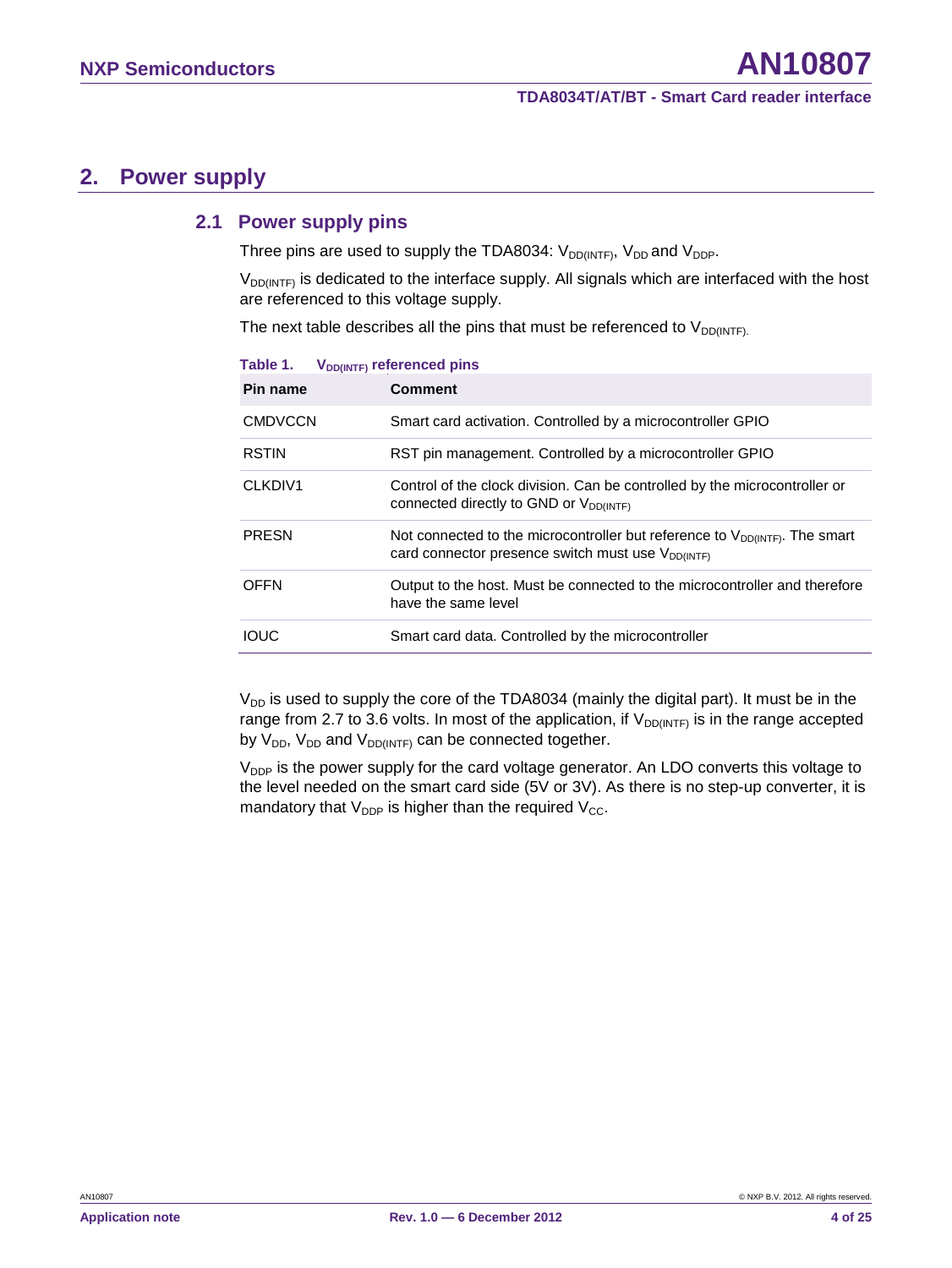### <span id="page-4-3"></span>**2.2 Supply supervisor**

The TDA8034 supervises the voltage level of  $V_{DD}$ ,  $V_{DDP}$  and  $V_{DD(INTF)}$ . For each supervision, the threshold is internally fixed.

The following figure explains the supervision for all the supplies.

Then the table gives the threshold values for each input.



<span id="page-4-0"></span>The following tables give the different threshold values for each supply input pin.

<span id="page-4-1"></span>

| Table 2. |  |  | Supply supervisor - Typical threshold values for TDA8034T and TDA8034AT |
|----------|--|--|-------------------------------------------------------------------------|
|----------|--|--|-------------------------------------------------------------------------|

|                         | <b>V<sub>DD</sub></b> | <b>V</b> <sub>DDP</sub> | V <sub>DD(INTF)</sub> |
|-------------------------|-----------------------|-------------------------|-----------------------|
| Corresponding Typ. Vth  | 2.35V                 | 4.10V                   | 1.22V                 |
| Corresponding Typ. Vhys | 100mV                 | 200mV                   | 60 <sub>m</sub> V     |

#### <span id="page-4-2"></span>**Table 3. Supply supervisor - Typical threshold values for TDA8034T and TDA8034AT**

|                                     | <b>V</b> <sub>DD</sub> | <b>V</b> <sub>DDP</sub> | <b>V</b> DD(INTF) |
|-------------------------------------|------------------------|-------------------------|-------------------|
| Corresponding Typ. $V_{th}$         | 2.35V                  | 3.80V                   | 1.22V             |
| Corresponding Typ. V <sub>hys</sub> | 100mV                  | 200mV                   | 60 <sub>m</sub> V |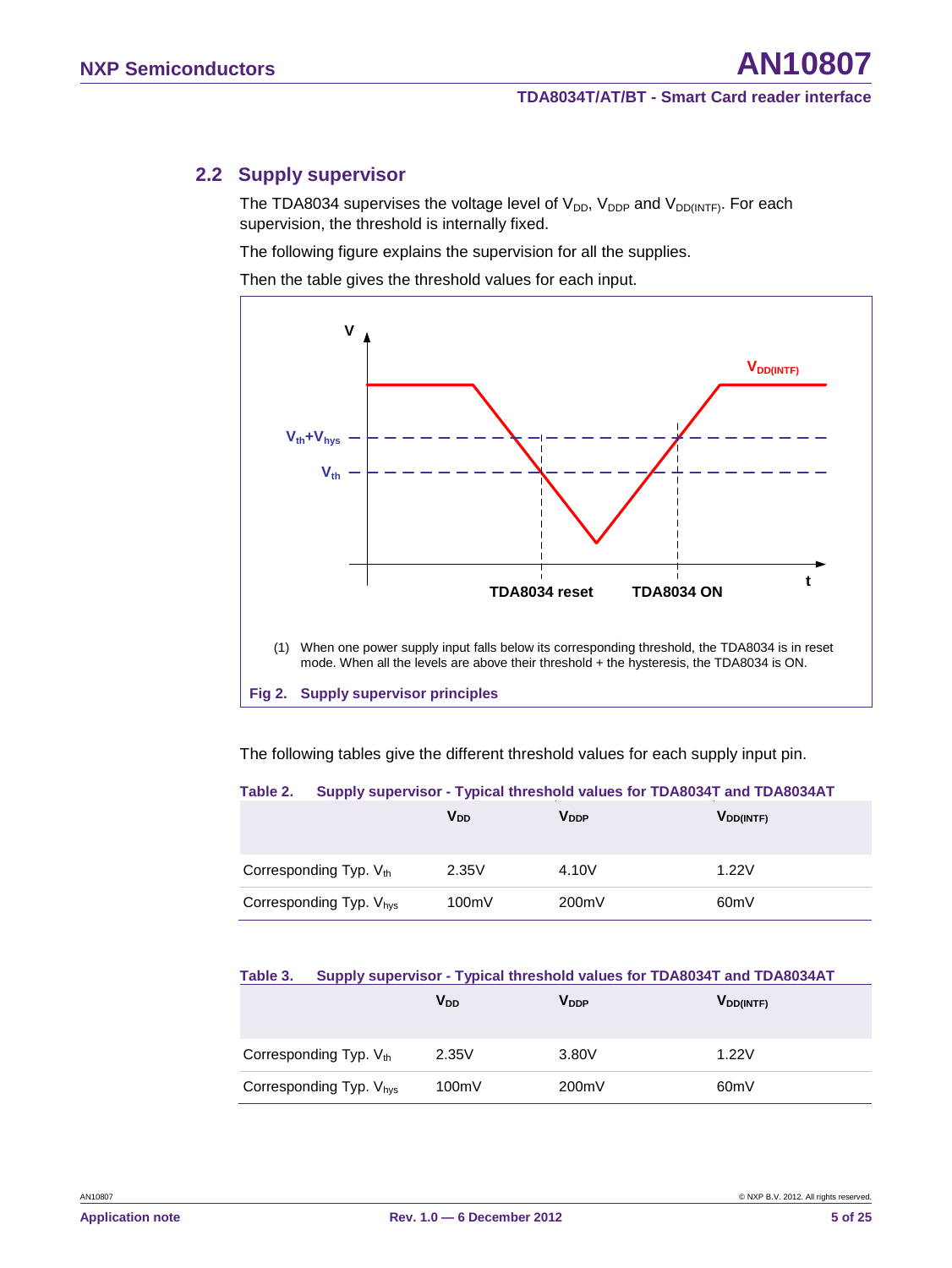## <span id="page-5-1"></span>**3. Input Clock**

There are two possibilities to provide the clock to the TDA8034: using a crystal or applying an external clock provided by the microcontroller.

Any value of crystal can be used from 2MHz to 26MHz.

The XTAL pins are referenced to  $V_{DD}$ . In the case of a crystal, the high level of the clock is equal to  $V_{DD}$ , and in case of an input clock, it must be referenced to  $V_{DD}$ .

The type of clock is detected automatically by the TDA8034. So there is no specific configuration.

The clock is not mandatory outside of the card session. This means that if a crystal is used, it will only toggle when CMDVCCN is low. There is no activity on XTAL1 when CMDVCCN is HIGH.

If an external clock signal is applied to XTAL1, it is mandatory to start it before CMDVCCN is LOW, but it is not necessary to apply it when the card must not be activated.

The following figures represent the two configurations and the way they are used.



<span id="page-5-0"></span>When the clock comes from the host (input on XTAL1), the clock generated on the smart card side is inverted:

When a falling edge occurs on XTAL1, the corresponding edge on CLK is rising, and when the clock rises on XTAL1, CLK falls.

This cannot be an issue for the communication with the smart card as the process is asynchronous.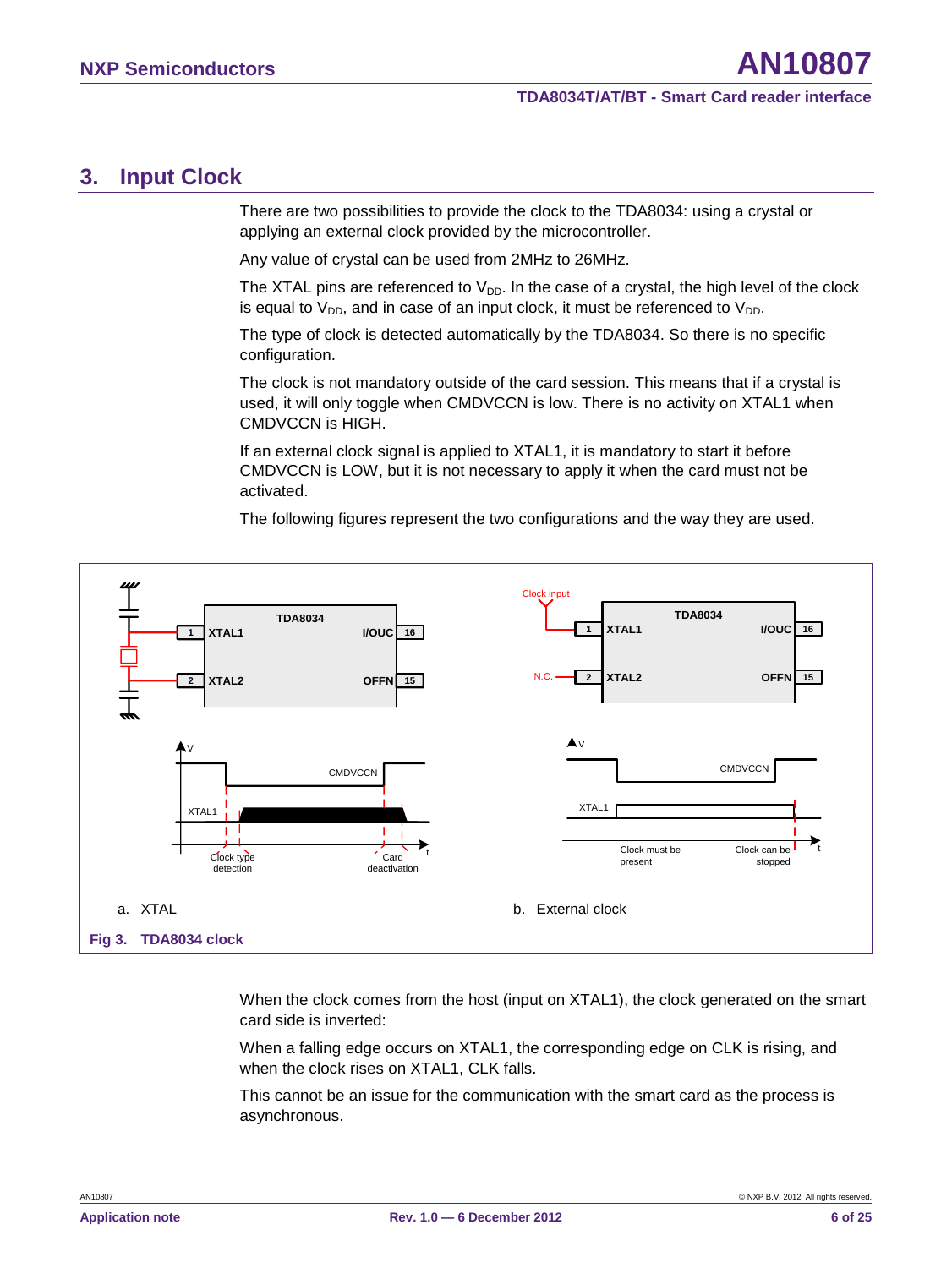## <span id="page-6-0"></span>**4. Card connector**

### <span id="page-6-3"></span>**4.1 Presence pin**

One input pin is available to detect the card presence: PRESN.

This pin is active LOW and embeds an internal current to  $V_{DD/(NTF)}$ . Therefore, when the pin is left open, the card is assumed to be absent.

The current sourced depends on the state of the pin. When the pin is HIGH, the current is typ. 45µA, and when the pin is LOW, the current is typ. 2µA.



The way to connect the switch of a smart card connector depends on its gender (normally open or normally closed).

#### <span id="page-6-1"></span>**4.1.1 Normally open presence switch**

<span id="page-6-4"></span>The TDA8034 is planned to be used with this type of card connector without any external component. The connection of this card connector presence switch is shown in the next figure:



<span id="page-6-2"></span>When the card is not inserted, the switch is open, and the internal current source drives the pin at HIGH level. The PRESN pin is not active and the card is assumed to be absent.

When the card is inserted, the switch is closed and the PRESN pin is connected directly to the ground. The pin is active and the card is seen as present.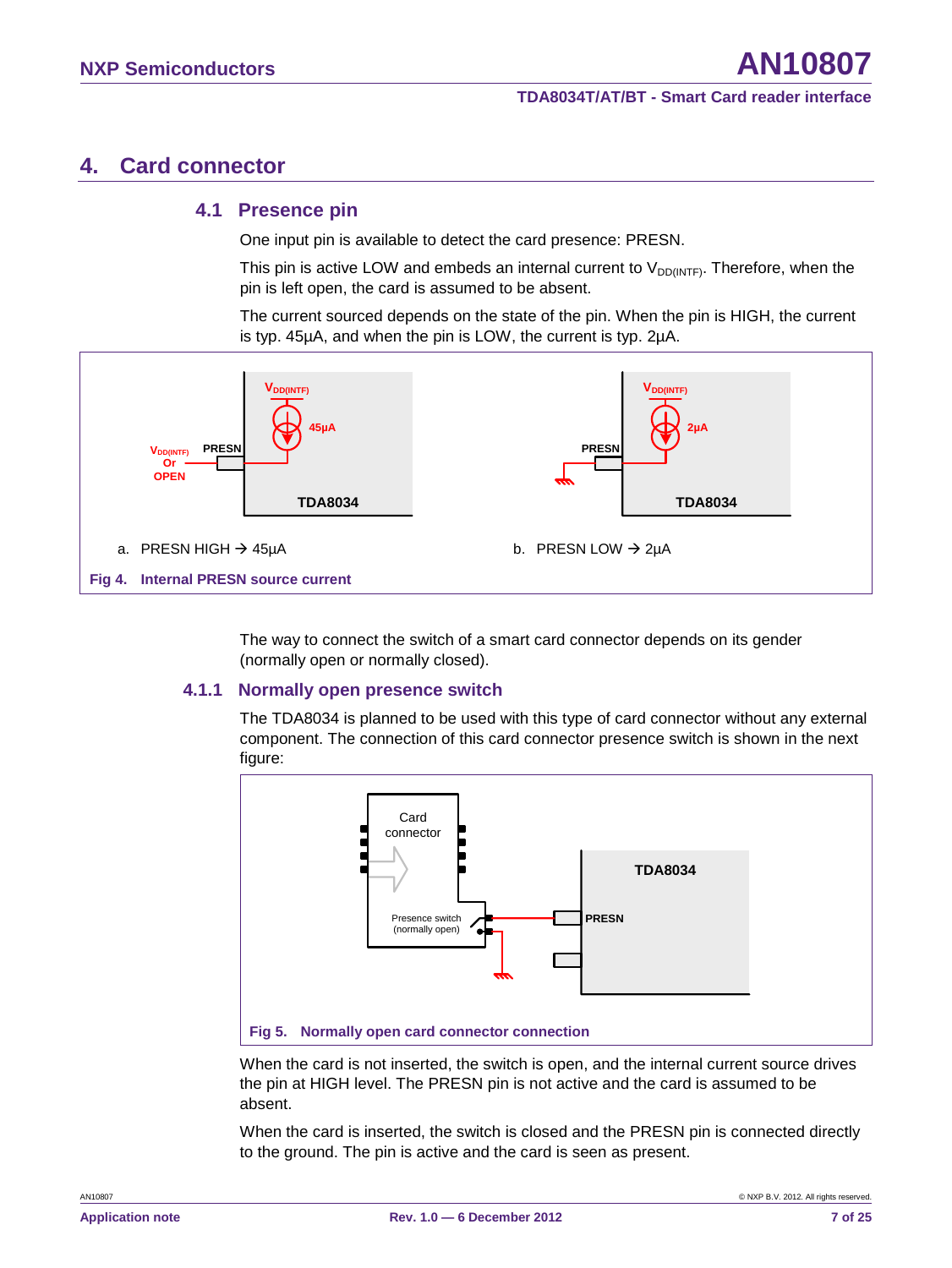#### **4.1.2 Normally closed presence switch**

<span id="page-7-1"></span>To use this type of card connector, an external resistor is mandatory, and the schematics must be used as shown hereafter:



<span id="page-7-0"></span>When the card is not inserted, the switch is closed and PRESN is HIGH. The pin is not active so the card is seen as absent.

A current equal to  $V_{DD(iNTF)}/R$  will be consumed.

When the card is inserted, the switch will be open. Then the PRESN pin will have a typical 45µA current sourced into the resistor (the maximum value of this current  $I_{\text{max}}$ , is given to 60µA).

The resistor must be customized to have a voltage level on the PRESN pin lower than its minimum  $V_{II}$  in order to have a LOW level on the PRESN pin.

The minimum  $V_{IL}$  ( $V_{IL,min}$ ) of the PRESN pin is equal to 0.3. $V_{DD(INTF)}$ .

R must be customized to achieve this equation:

 $R_{\text{max}}.I_{\text{max}} < V_{\text{IL}}$ <sub>min</sub>

 $R_{\text{max}}$  = 1.2 x R. It corresponds to the maximum value of a 20% resistor.

For instance, with  $VDD(INTER) = 3.3V$ , we must have:

 $1.2 \times R \times 60.10 - 6 < 0.3 \times 3.3$ 

R < 13.750 kΩ. The higher standard resistor that can achieve this constraint is 13kΩ.

The following table gives the standard value to be used with these schematics, depending on the  $V_{DD(INTF)}$  value.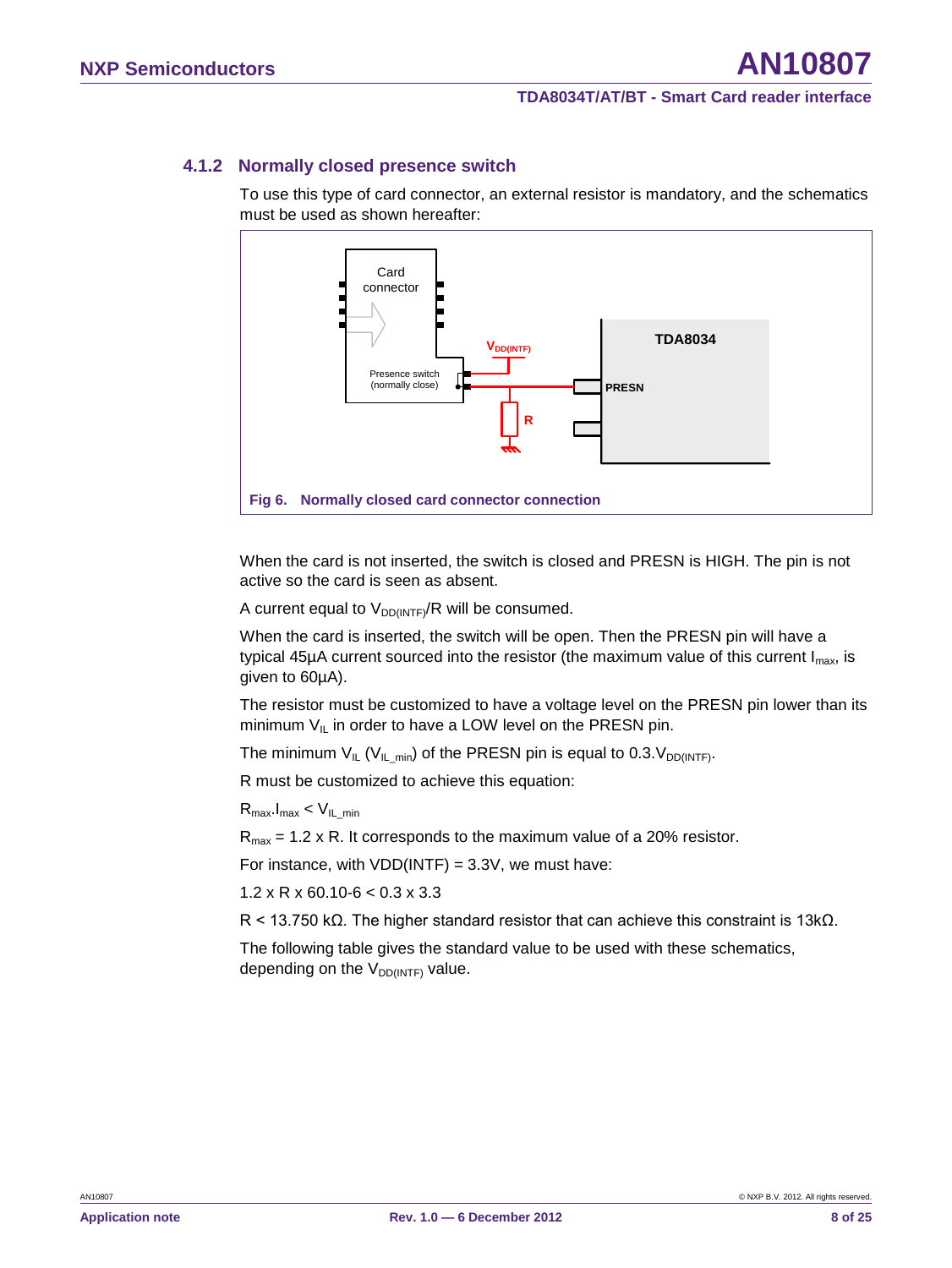| <b>Table 4.</b> Pull down resistor wrt $V_{DD(INTF)}$<br>V <sub>DD(INTF)</sub> | Standardized resistor value |
|--------------------------------------------------------------------------------|-----------------------------|
| $1.6V \le V_{DD(INTF)} < 1.8V$                                                 | $6.2k\Omega$                |
| $1.8V ≤ V_{DD(INTF)} < 2V$                                                     | $7.5k\Omega$                |
| $2V \le V_{DD(INTF)} < 2.2V$                                                   | $8.2k\Omega$                |
| $2.2V \le V_{DD(INTF)} < 2.4V$                                                 | $9.1k\Omega$                |
| $2.4V \le V_{DD(INTF)} < 2.7V$                                                 | $10k\Omega$                 |
| 2.7V ≤ $V_{DD(INTF)}$ < 2.9V                                                   | 11k $\Omega$                |
| $2.9V ≤ V_{DD(INTER)} < 3.2V$                                                  | 12k $\Omega$                |
| $3.2V \leq V_{DD(INTF)}$                                                       | 13kΩ                        |

#### <span id="page-8-1"></span>Table 4. Pull down resistor wrt V<sub>DD(INTF)</sub>

#### **4.1.3 Debouncing**

<span id="page-8-2"></span>With some card connectors, depending on the mechanical characteristics of the switch, bouncing may be seen on the PRESN pin when a card is inserted or extracted. This bouncing is managed by the TDA8034 which does not transfer exactly the PRESN state to the OFFN pin.

When the card is inserted, the TDA8034 waits for the PRESN pin to be stable for several milliseconds before assuming that the card is inserted. When the card is extracted, the chip acts as soon as the presence is not active. This behavior is summarized in [Fig 7:](#page-8-0)

<span id="page-8-0"></span>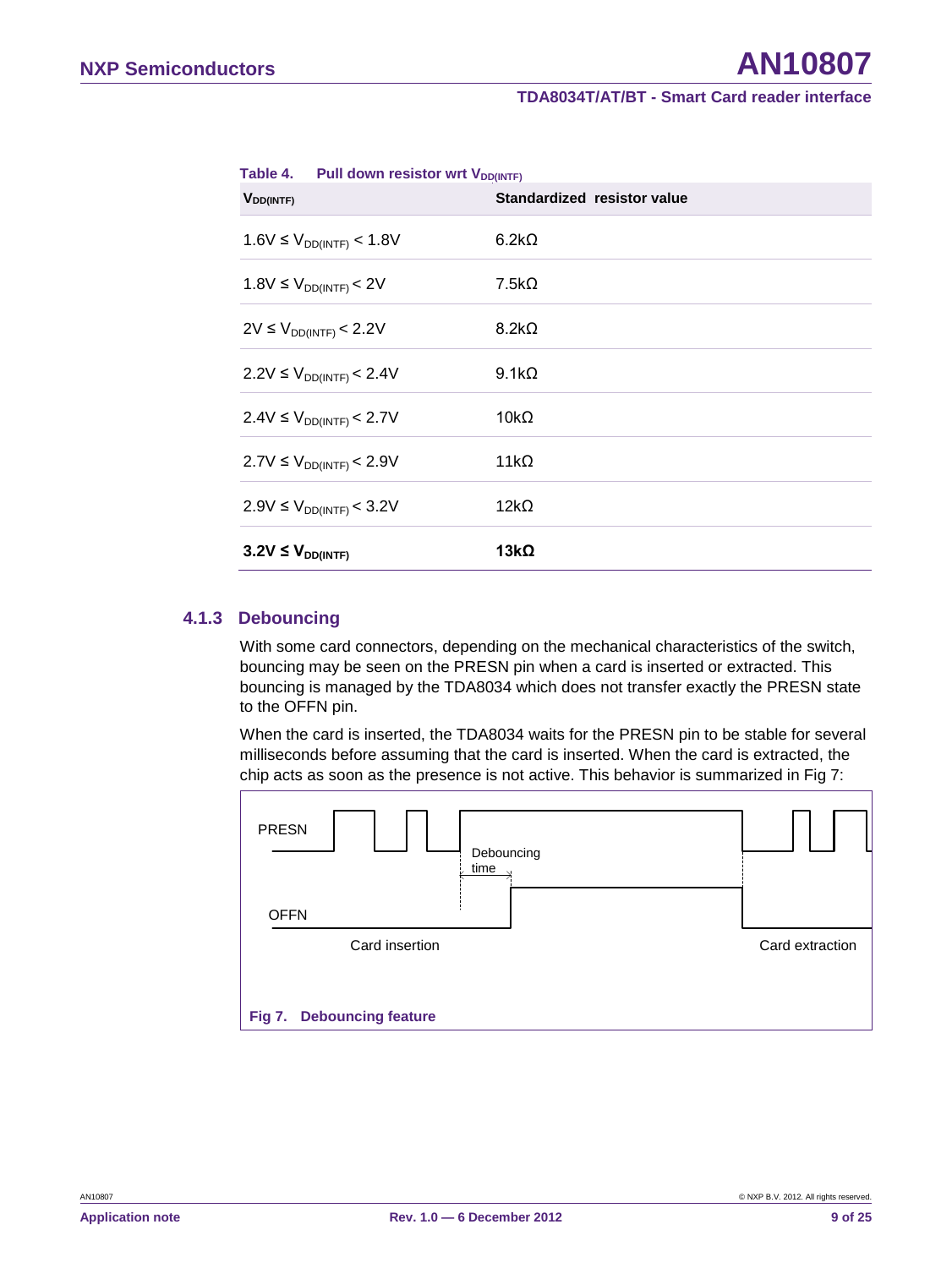## <span id="page-9-1"></span>**4.2 Schematics**

To connect the smart card connector to the TDA, only two capacitors are mandatory as external components. The schematic reference is given in [Fig 8.](#page-9-0)

The C1 capacitor must be placed near the TDA8034 and C2 must be connected close to the card connector.

The advised values for C1 and C2 are respectively 470nF and 220nF. These values are mandatory to have a ripple on VCC in the specified limits.

Pins C4 and C8 of the card connector must be left not connected as the TDA8034T/AT/BT does not handle these signals.

It is not advised to leave pin VPP (C6) unconnected. It can be connected directly to VCC or GND in accordance with latest ISO 7816 standards. Connecting it to VCC allows it to be compliant with older cards which might not support VPP connected to the Ground.

For more flexibility, the design should include a 0 ohm serial resistor between VPP and VCC. Then the application can be easily adapted if needed.

<span id="page-9-0"></span>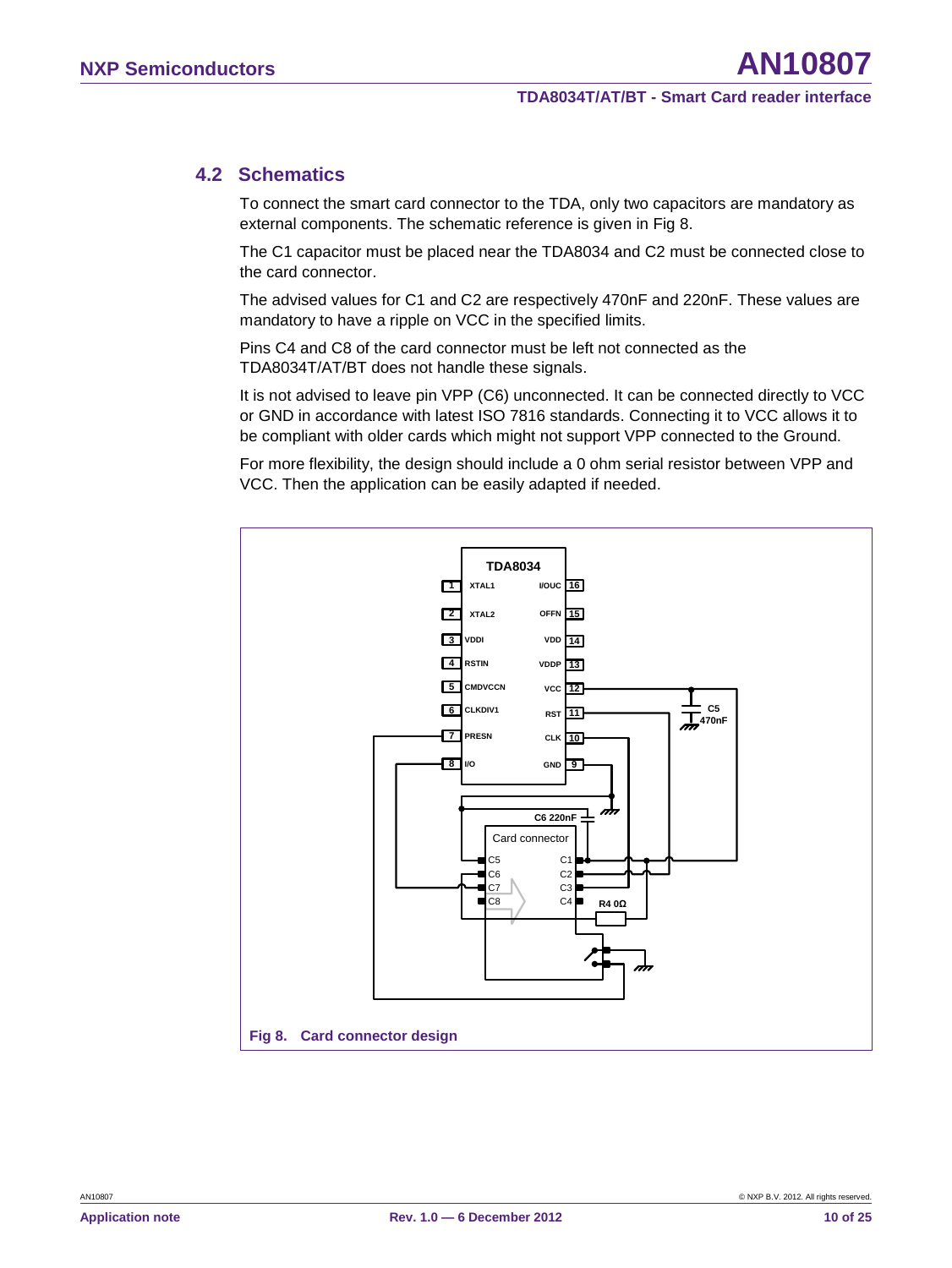## <span id="page-10-2"></span>**5. Card configuration**

The chip can be configured dynamically to operate with the connected card. Two parameters can be controlled: the voltage level and the frequency of the clock signal to the card.

#### <span id="page-10-0"></span>**5.1 Card voltage**

The TDA8034T/AT/BT can activate card with 5V or 3V.

The voltage level selection is achieved with the timing of the switch on the CMDVCCN pin, as described in the following figure:



<span id="page-10-1"></span>To activate a smart card with 5V, the host must set CMDVCCN LOW for more than 1 ms (otherwise the sequence would not be launched at all) after the pin CMDVCCN has been kept HIGH for at least 30 ms.

This is the most common case: generally card activation occurs a long time after the previous card session has ended.

To activate a card with 3V, CMDVCCN must be LOW, then pulled HIGH, and then set to LOW less than 15 ms after the previous rising edges.

There are two possibilities to achieve this 3V activation:

Right after a card session: CMDVCCN is LOW, VCC is HIGH. We stop the card session by set CMDVCCN HIGH and restart a new card session less than 15 ms after the end of the previous one.

Outside of a card session: CMDVCCN has been HIGH since at least 30 ms (it can be several seconds or minutes). Then the host must set CMDVCCN LOW, wait 1ms max., set CMDVCCN HIGH, and set again CMDVCCN LOW after less than 15 ms.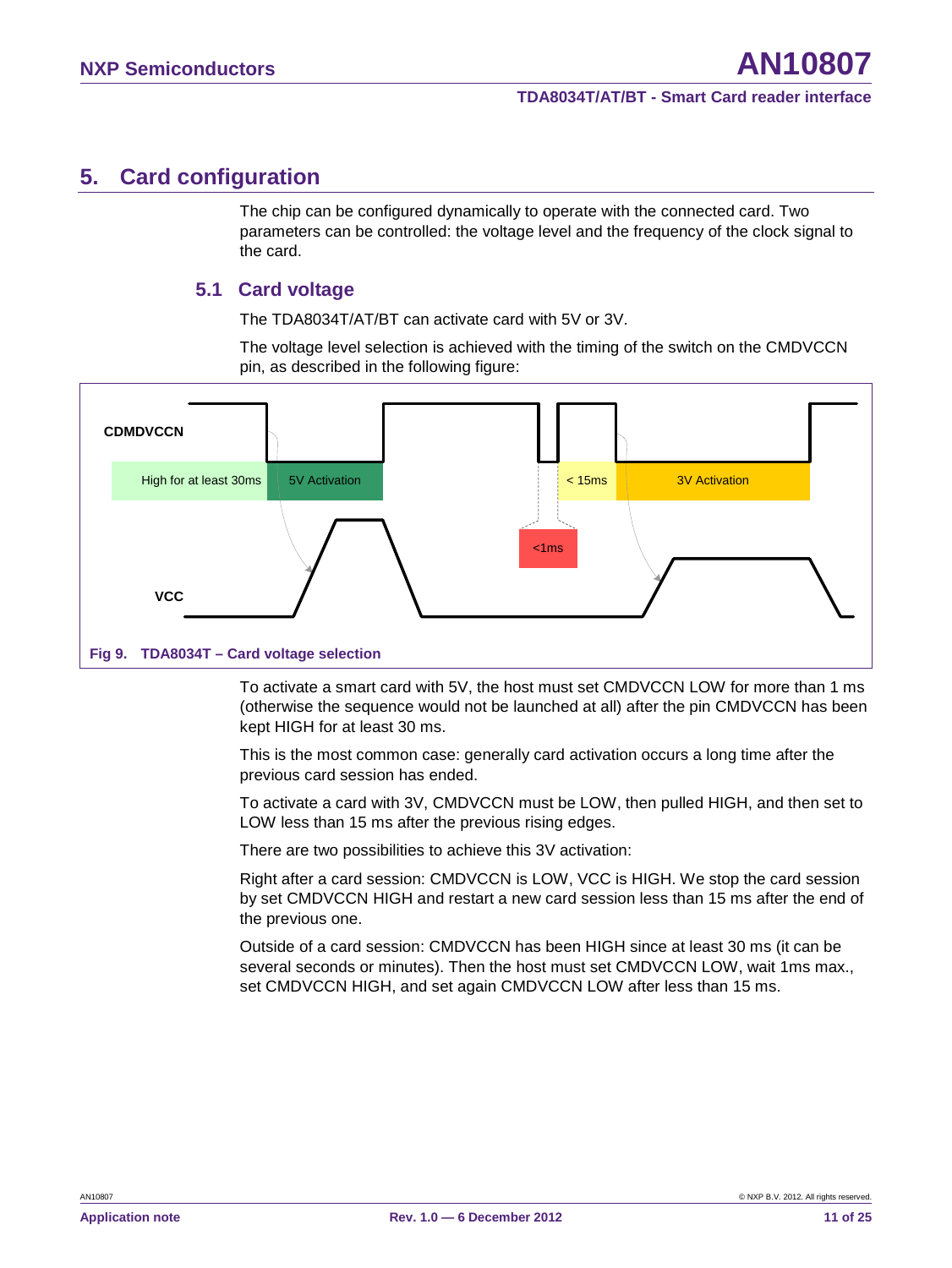#### <span id="page-11-2"></span>**5.2 Card clock**

#### **5.2.1 Frequency selection**

<span id="page-11-3"></span>One pin allows the clock frequency selection: CLKDIV1.

This signal must be connected to the host and determine the division ratio of the input frequency in the clock which is sent to the card when activated.

#### **5.2.1.1 TDA8034T/BT**

<span id="page-11-4"></span>The following table gives the CLOCK frequency regarding the state of CLKDIV1.  $f_{\text{XTAL}}$  is the frequency applied on XTAL1 (crystal or external source).

<span id="page-11-0"></span>

|                | Table 5. TDA8034T/BT - Clock division selection |
|----------------|-------------------------------------------------|
| <b>CLKDIV1</b> | <b>CLK</b>                                      |
| $\Omega$       | $f_{\text{XTAI}}/4$                             |
| 1              | $f_{\text{XTAI}}/2$                             |

#### **5.2.1.2 TDA8034AT**

<span id="page-11-5"></span>This clock division value is different between TDA8034T/BT and TDA8034AT. The next table gives the division values for the TDA8034AT

|                | Table 6. LDA8034AT - Clock division selection |
|----------------|-----------------------------------------------|
| <b>CLKDIV1</b> | <b>CLK</b>                                    |
| 0              | $f_{\text{XTAL}}$                             |
| 1              | $f_{\text{XTAL}}/2$                           |

#### <span id="page-11-1"></span>**Table 6. TDA8034AT - Clock division selection**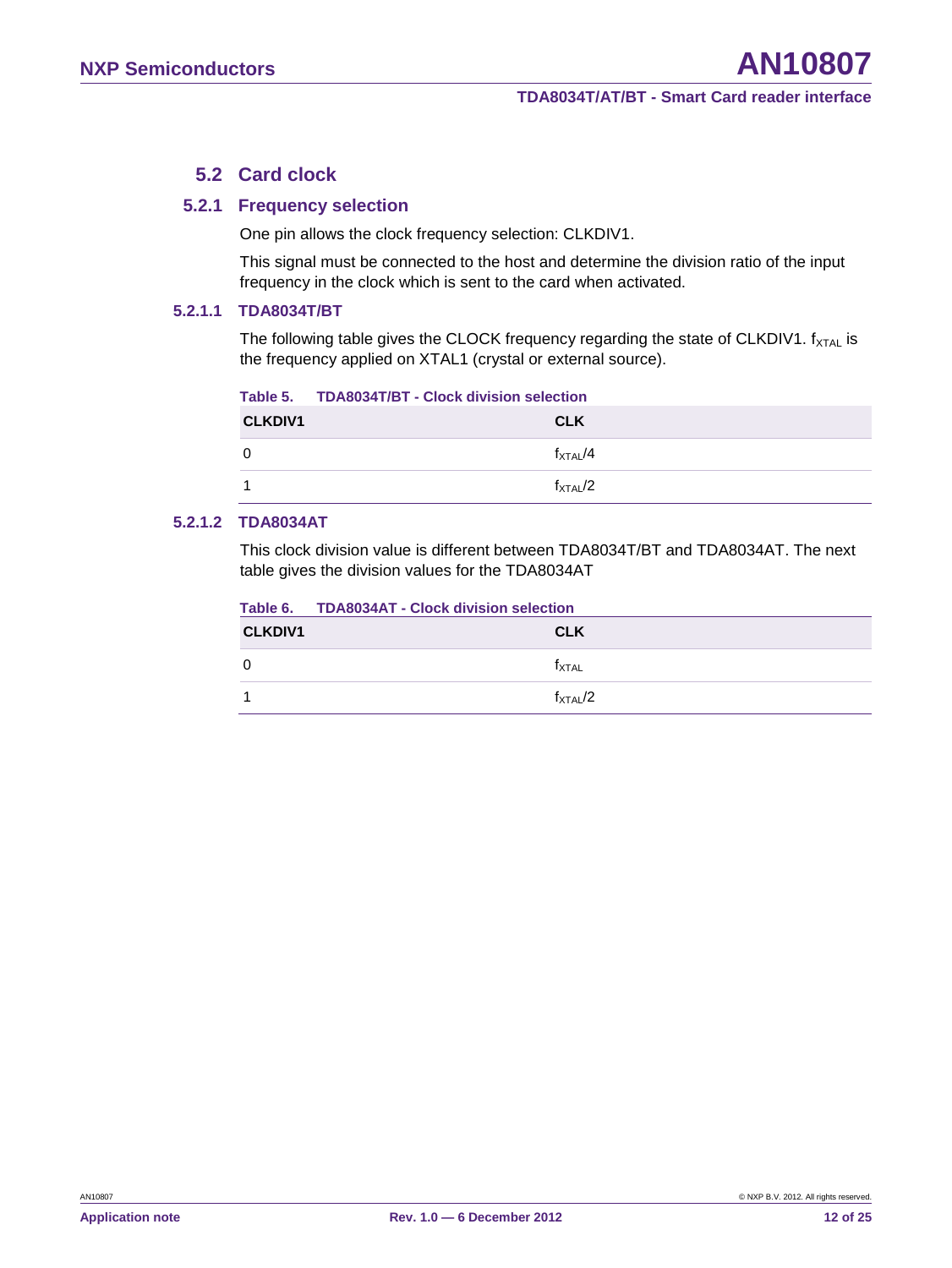#### <span id="page-12-1"></span>**5.2.2 Frequency switch**

#### **5.2.2.1 General behavior**

<span id="page-12-2"></span>CLKDIV1 can be changed freely when the card is not active. The values will be adopted on activation.

When the card is active, the frequency applied to the card can be switched by changing CLKDIV1 as shown in the following figure:



<span id="page-12-0"></span>The clock starts with the value specified at activation. Then the clock frequency switch occurs after a maximum of 10 XTAL1 periods after a change is seen on CLKDIV1  $(t<sub>s1</sub>< t<sub>smax</sub> = 10$  clock cycles).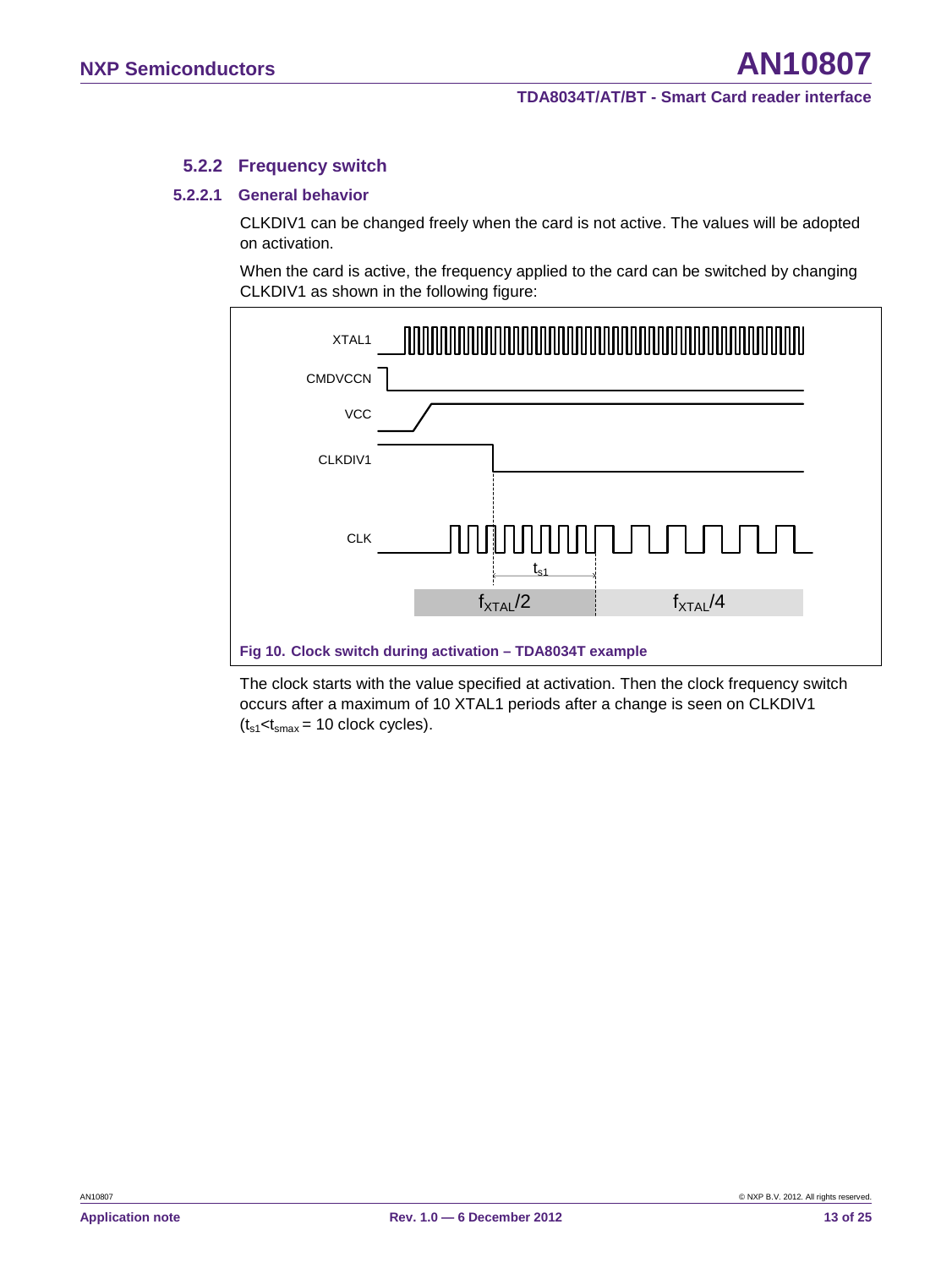## <span id="page-13-0"></span>**6. Card Activation / Deactivation**

#### <span id="page-13-1"></span>**6.1 CMDVCCN behavior**

Note: a falling edge on CMDVCCN described in the following chapter represents either a simple falling edge of CMDVCCN (for a 5V activation) or a sequence on the pin for a 3V activation.

#### <span id="page-13-2"></span>**6.2 Difference TDA8024 – TDA8034**

#### **6.2.1 Activation timing**

<span id="page-13-3"></span>The electrical interface between the host and the TDA is based on GPIOs and is the same for TDA8034 as for TDA8024.

In the card management, two differences exist between the TDA8024 and TDA8034: the voltage selection, using CMDVCCN, as described in chapter [5.1,](#page-10-0) and the delay between CMDVCCN Low and VCC High.

This delay is very low for the TDA8024 while it is equal to 3.47ms in the TDA8034 (see next chapter).

#### **6.2.2 Software**

<span id="page-13-4"></span>When the TDA8034 is implemented in a design, the software already developed for the TDA8024 can be reused, with the card voltage selection implementation, and another modification in one case:

If, for the TDA8024, the delay between VCC High and RST High had been set to a low value (below 3.5ms), this delay must be changed to a highest value, as described in the next chapter.

If the delay is greater than 3.5ms, then the same code can be reused without any change.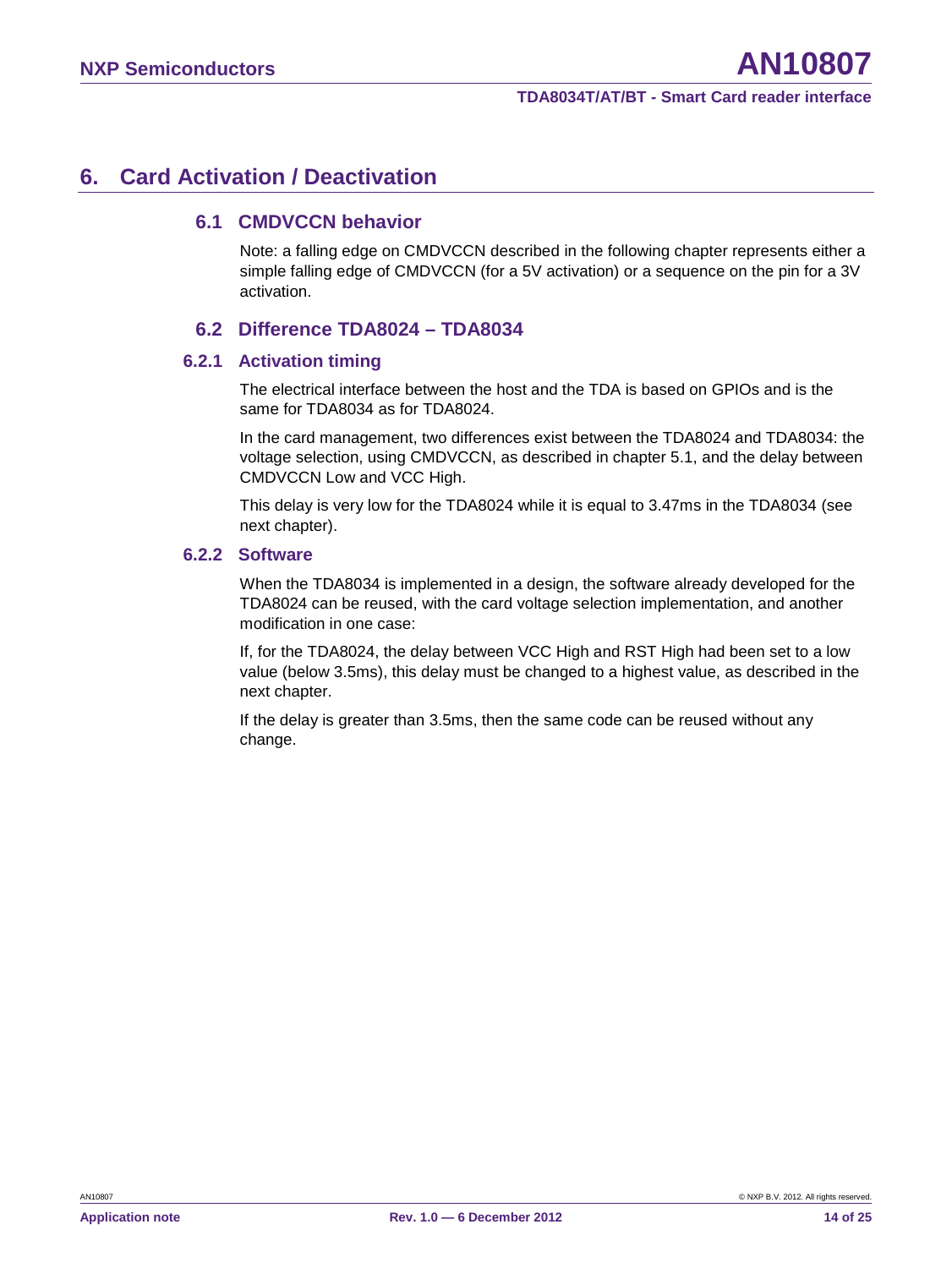### <span id="page-14-1"></span>**6.3 Activation**

To activate the card, two signals are controlled by the host: CMDVCCN and RSTIN.

The first signal sets the card power supply, the second controls the reset pin of the card.

In the simplest mode, two actions are required from the host to activate the card: reset CMDVCCN and then set RSTIN. The activation sequence is shown in [Fig 11.](#page-14-0)



<span id="page-14-0"></span>The input clock must be OK for this sequence to occur. If the clock is supplied externally (no crystal), the clock must be present and stable before the falling edge of CMDVCCN.

The only constraint on the host is due to the standard specifications:

For the ISO 7816, the host must wait at least 400 clock cycles after the clock is active, before asserting RST.

In NDS and EMV specifications, the delay must be 40000 clock cycles

However in this mode, the host has no way of knowing when the clock starts. So it is not possible to count precisely the number of cycles.

To be sure that the right number of clock cycles are respected, the host must know the timing between CMDVCCN fall, VCC rise and CLK start.

These timings are given in [Fig 12.](#page-15-0)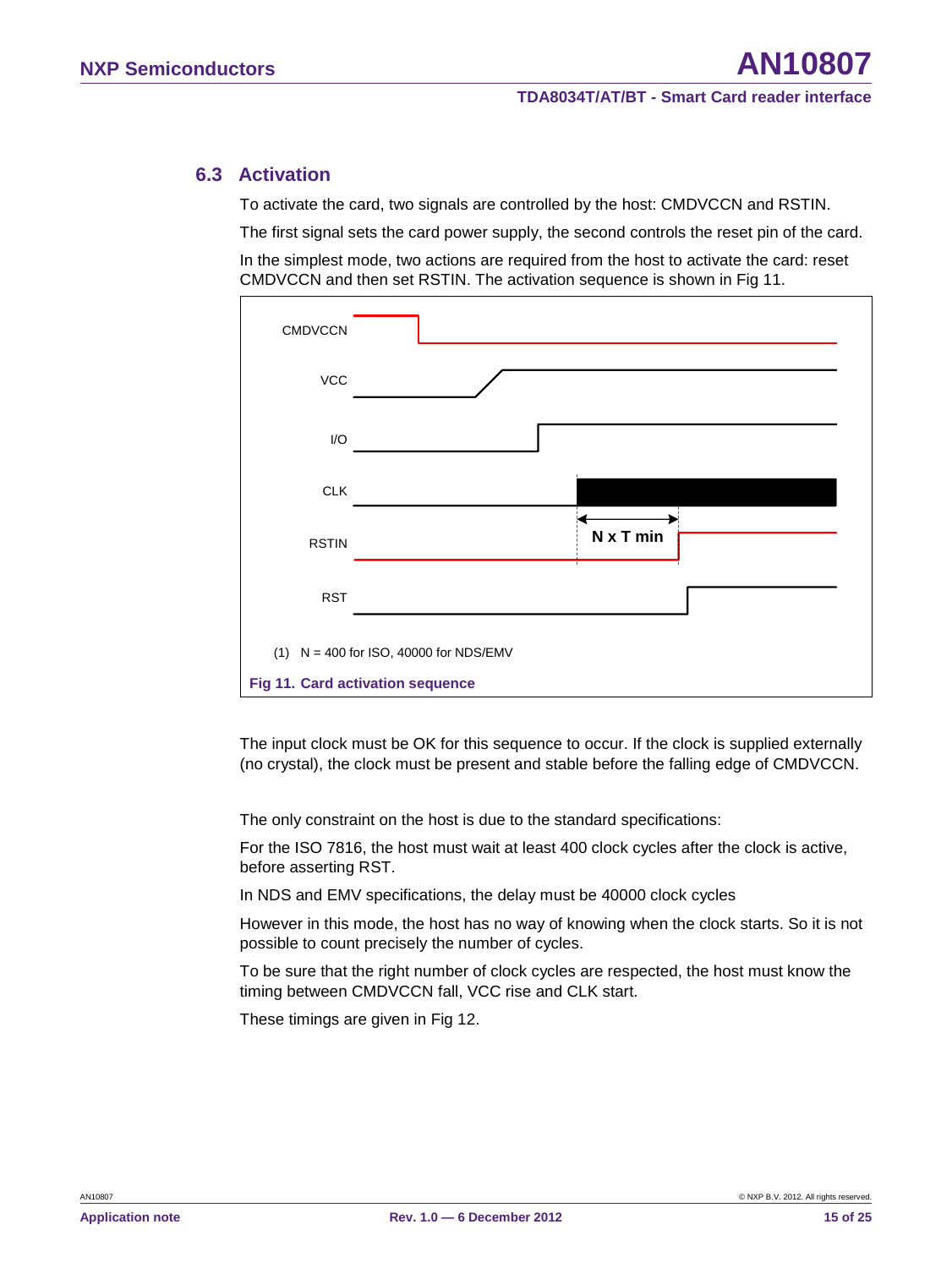

<span id="page-15-0"></span>During  $t_0$ , the TDA8034 checks for the XTAL1 pin to detect if a crystal is present or if the clock is supplied from the microcontroller, and then waits for the crystal to start.

This time is fixed, even if there is no crystal, and its maximum value is 3.2ms.

 $t_1$  is the time between the beginning of the activation and the start of the clock on the smart card side. This time depends on the internal oscillator frequency and lasts at maximum 272µs.

The host must then assume that the smart card clock doesn't start before 3.47 ms after CMDVCCN has been set to LOW.

To set RSTIN, the host must wait at least 400 (ISO) or 40000 (NDS/EMV) clock cycles after the start of CLK. Therefore  $t_2$  depends on the input clock and on the division applied to supply the clock to the smart card and must be managed by the host.

The time between CMDVCCN low and RSTIN high, must respect this condition:

 $t_0 + t_1 + t_2 > 3.47$  ms + 400/ $t_{CLK}$  or

 $t_0 + t_1 + t_2 > 3.47$  ms + 40000/f<sub>CLK</sub>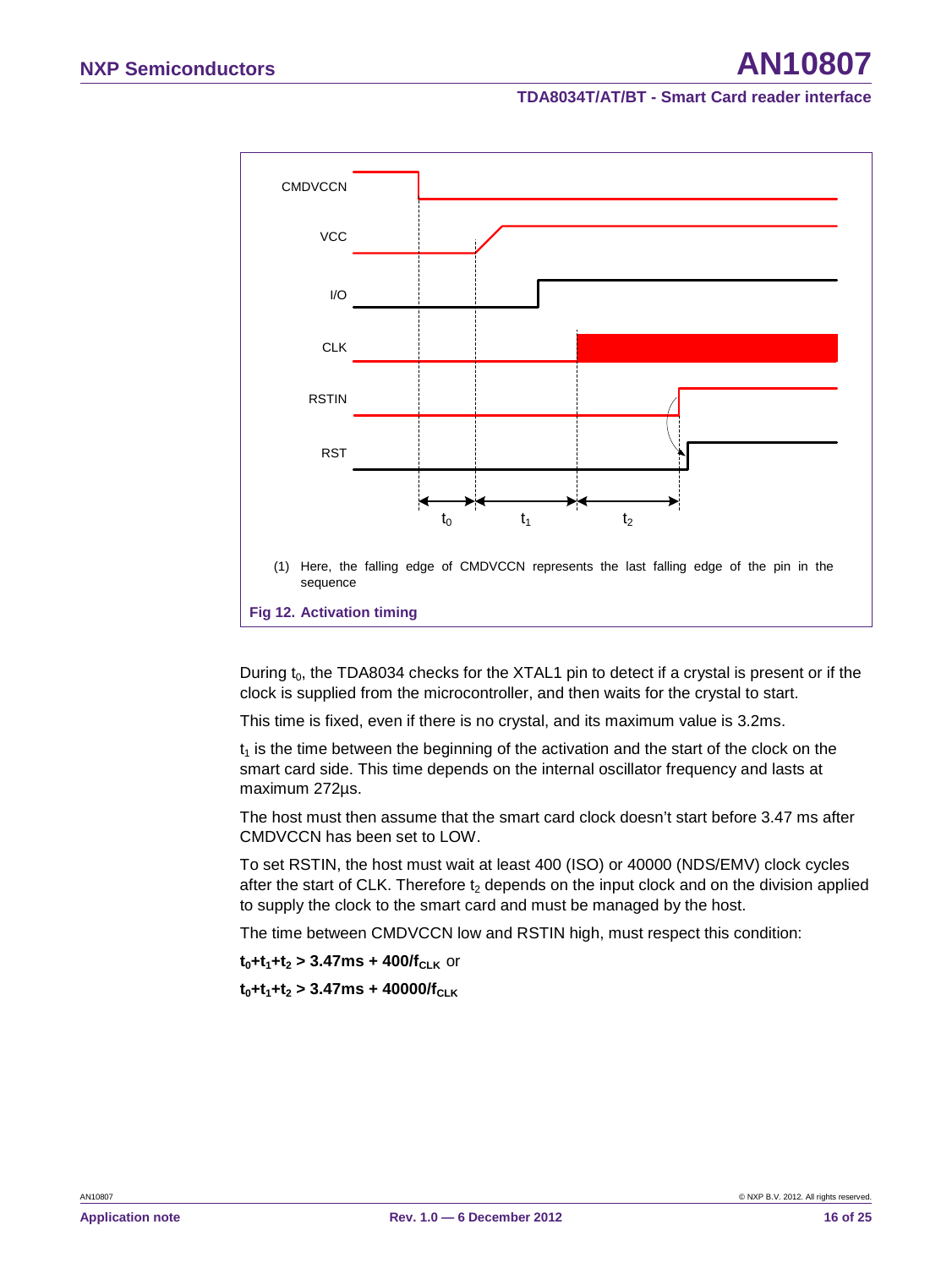## <span id="page-16-0"></span>**6.4 Deactivation**

The deactivation is managed entirely by the TDA8034 sequencer. Deactivation occurs when one of the following events happens:

- Rising edge of CMDVCCN (normal host deactivation)
- A fault is detected:
	- − Card removal
	- − Overheating
	- − Short-circuit or high current on VCC
	- − VDD(INTF), VDD or VDDP drop

The deactivation sequence is automatic and fully compliant with the standard. For more details on the activation or deactivation sequence and their timings, refer to the TDA8034 data sheet and ISO 7816-3 standard.

## <span id="page-16-1"></span>**7. Card operation**

#### **7.1 I/O**

<span id="page-16-2"></span>The TDA8034 acts as a simple transceiver incorporating a voltage level shifting adaptation for these signals, once the card is activated.

As there is no other conversion, the host must manage entirely the protocol defined by ISO 7816 (Baudrate, timing, frame…).

The TDA8034 only limits the current on the pins. There is a limitation of 15mA in both directions.

<span id="page-16-3"></span>I/O is linked to I/OUC. I/OUC must be connected directly to an I/O of the host.

#### **7.2 Warm reset**

The host can operate a warm reset with the TDA8034: as the RST card pin is the copy of the RSTIN pin, the host just needs to apply a falling edge on RSTIN, followed by a rising edge, and the card shall send its ATR again.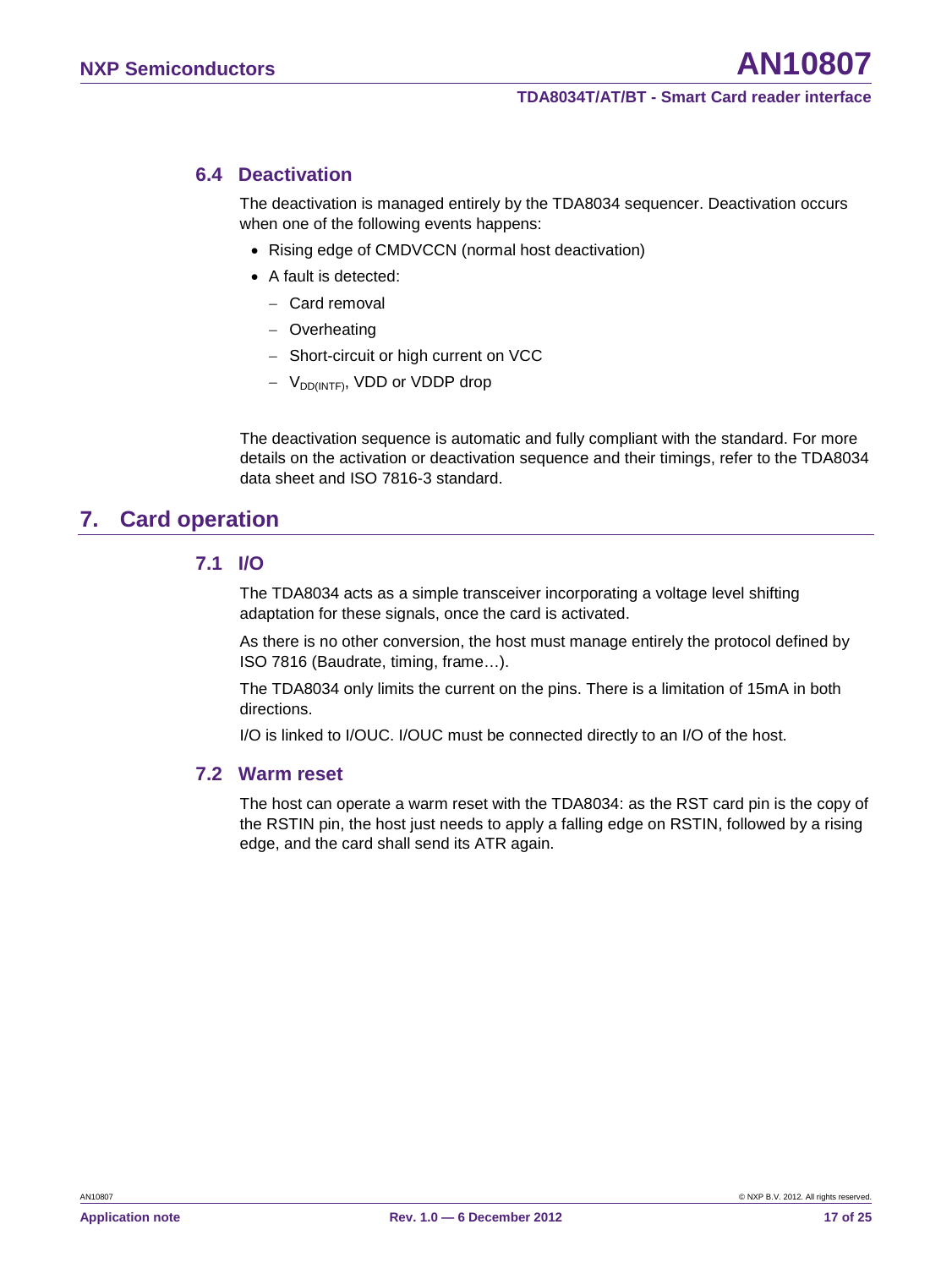## <span id="page-17-1"></span>**8. Fault detection**

The TDA8034 supervises several parameters and warns the host when a problem occurs. The OFFN pin is used to manage this communication with the host. The table below gives the state of the chip in accordance with CMDVCCN and OFFN values.

| <b>CMDVCCN</b> | <b>OFFN</b> | <b>State</b>                                                               | <b>Comment</b>                                                                                                                                                                                 |
|----------------|-------------|----------------------------------------------------------------------------|------------------------------------------------------------------------------------------------------------------------------------------------------------------------------------------------|
| <b>HIGH</b>    | <b>HIGH</b> | Card is present<br>and not active                                          |                                                                                                                                                                                                |
| <b>HIGH</b>    | LOW         | Card is absent                                                             |                                                                                                                                                                                                |
| LOW            | <b>HIGH</b> | no fault has been<br>detected                                              | Card is active and This is the state of all card sessions                                                                                                                                      |
| LOW            | <b>LOW</b>  | A fault has been<br>detected (card<br>has been<br>deactivated)             | The cause of the deactivation is not<br>yet known.                                                                                                                                             |
| Rising edge    | Stays LOW   | The fault detected<br>was the card<br>removal                              | Setting CMDVCCN allows checking if<br>the deactivation is due to card<br>removal.                                                                                                              |
| Rising edge    | Rising edge | The fault detected<br>was not a card<br>removal (card is<br>still present) | In this case the OFFN pin will stay<br>low after CMDVCCN is high.<br>If OFFN follows CMDVCCN, the fault<br>is due to a supply voltage drop, a<br>VCC over-current detection or<br>overheating. |

#### <span id="page-17-0"></span>**Table 7. Chip state regarding CMDVCCN and OFFN**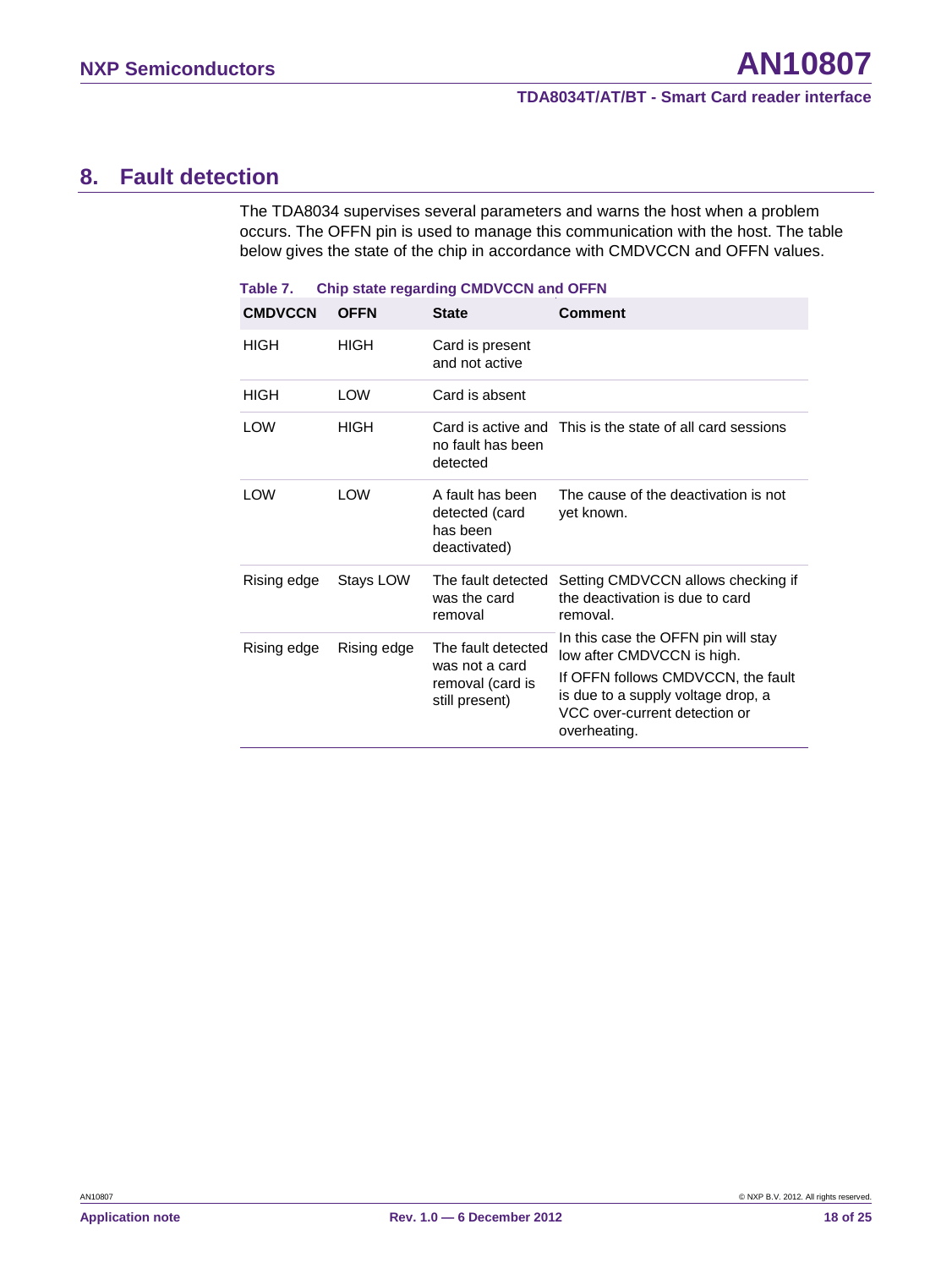## <span id="page-18-1"></span>**9. Electrical design recommendations**

### <span id="page-18-2"></span>**9.1 Decoupling**

To ensure proper behavior of the TDA8034, some external components have to be used. All supply pins must be protected against noise.

VCC pin (card contact) needs to be connected to two capacitors: 470nF plus 220nF as described in chapter [4:](#page-6-0) one near the TDA8034 chip and one near the card connector. These capacitors type must be low ESR.

 $V_{DD(INTF)}$  and VDD must be protected by 100nF.

VDDP must be protected by two capacitors: one 100 nF to protect particularly against high frequency noise and one 10 µF to absorb slower variations.



#### <span id="page-18-3"></span><span id="page-18-0"></span>**9.2 Layout**

For noise reduction optimization, the layout of the design must adhere to the following guidelines.

#### **9.2.1 Decoupling capacitors**

<span id="page-18-4"></span>Capacitors are mandatory to protect the supply pins as well as the VCC pin (TDA8034 pin and Card connector pin).

Place decoupling capacitors as close as possible to the pin that they protect.

This means that the capacitor must be physically soldered near the chip or the card connector pin, but also with a short and good connection (low resistance) between the protected pin and its capacitor.

The connection between the capacitor pin and the ground must be short low resistive as well.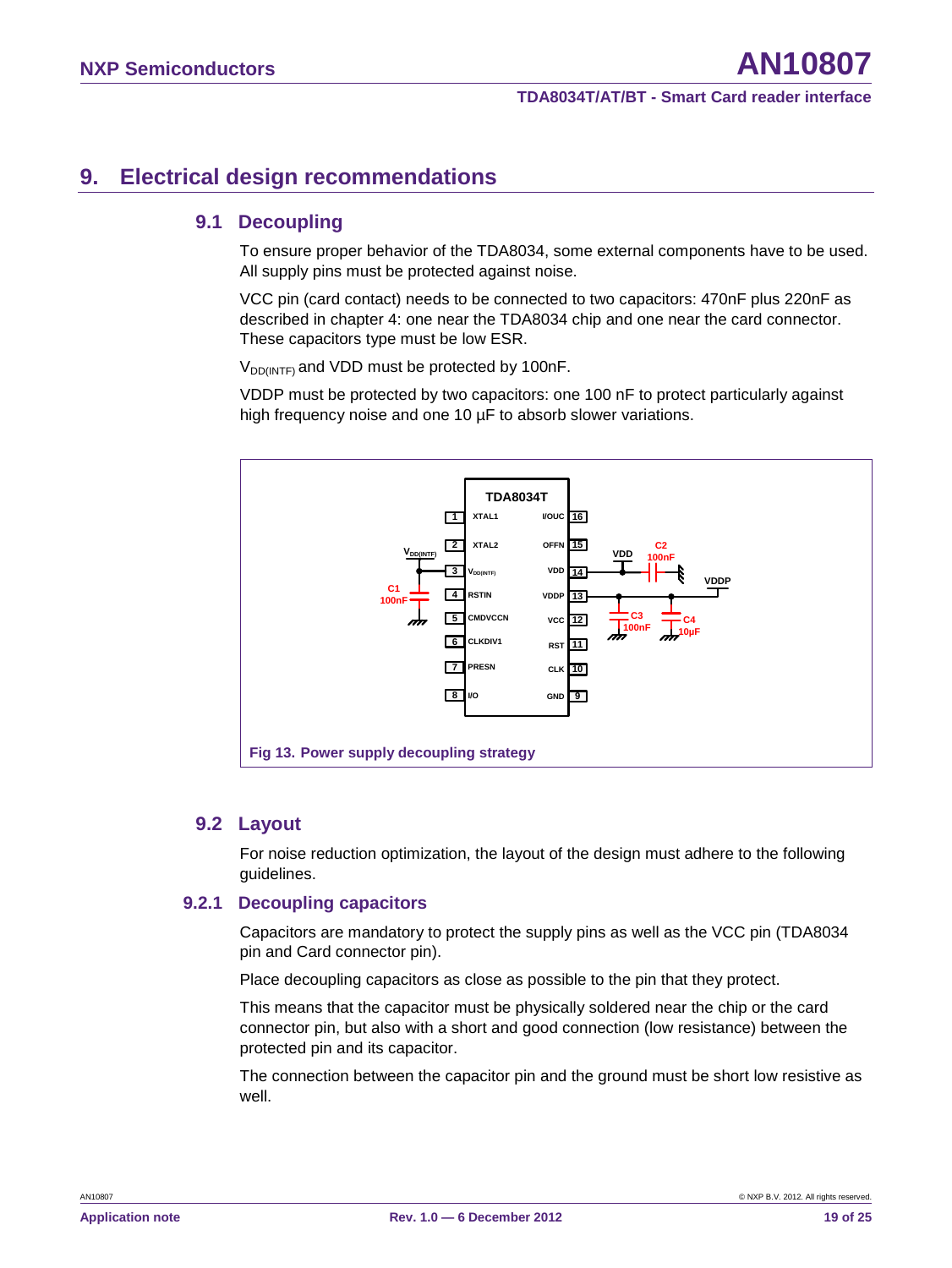#### **9.2.2 Clock wires**

<span id="page-19-1"></span>Clock (card) or oscillator signals can cause crosstalk to other signals. It is advised to isolate these signals: make the connections as short as possible and keep them far from other signals.

<span id="page-19-2"></span>The best is to shield these signals with ground when possible.

#### **9.2.3 Card ground connection**

There is no ground pin dedicated to the smart card connector on the TDA8034. Therefore the C5 pin of the card connector must be connected to the main ground layer with a short and low resistive connection.

#### <span id="page-19-3"></span>**9.3 Double implementation TDA8034T and TDA8024T**

In some designs, where the TDA8024T has already been used and validated, or if the production must start before the mass production of the TDA8034T, it can be useful to plan a double layout that will allow using the two interfaces on the same board.

The next figure proposes such a layout on which the two components can be used without any other change on the board.



(1) Green capacitors are needed for the TDA8034T, red capacitors are needed for the TDA8024T, and black ones are useful for both components

- (2) Blue lines are on bottom layer, black lines are on top layer
- (3) The "unconnected" lines on GND and PORADJ of the TDA8024T are connected to the ground layer

#### <span id="page-19-0"></span>**Fig 14. TDA8024T / TDA8034T Double layout**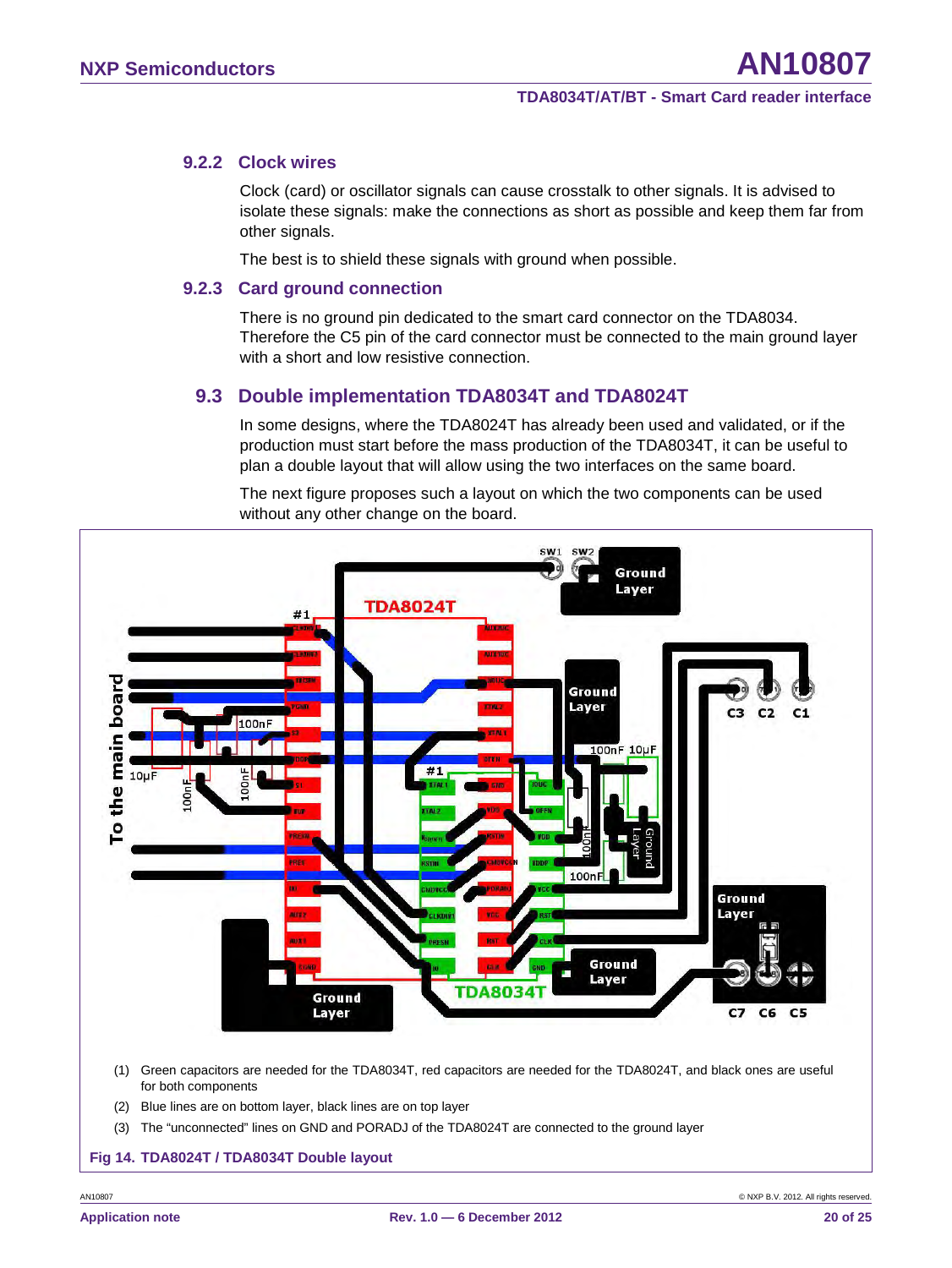## <span id="page-20-1"></span>**9.4 Summary**

<span id="page-20-0"></span>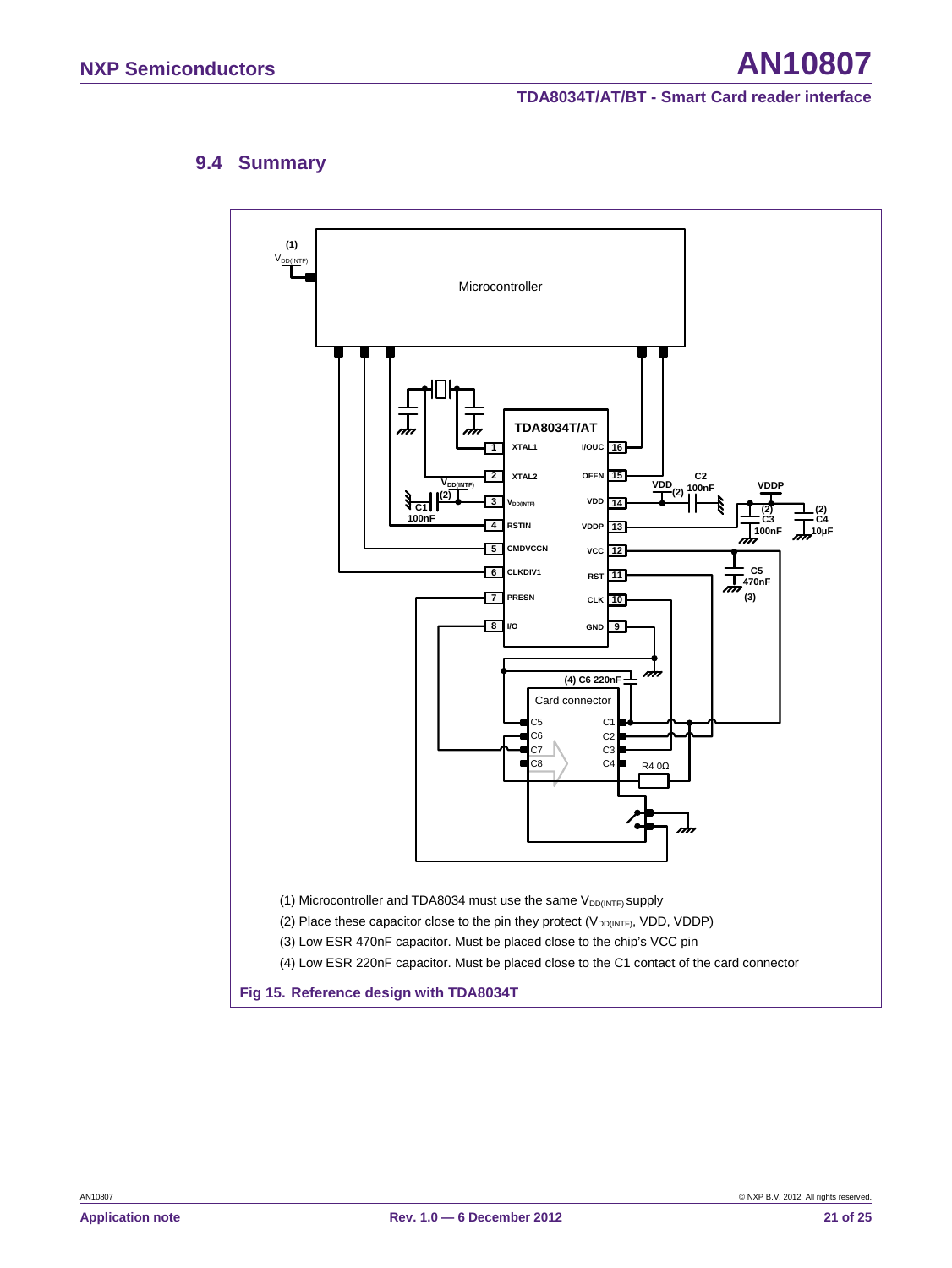# <span id="page-21-0"></span>**10. Legal information**

#### <span id="page-21-1"></span>**10.1 Definitions**

**Draft —** The document is a draft version only. The content is still under internal review and subject to formal approval, which may result in modifications or additions. NXP Semiconductors does not give any representations or warranties as to the accuracy or completeness of information included herein and shall have no liability for the consequences of use of such information.

## <span id="page-21-2"></span>**10.2 Disclaimers**

**Limited warranty and liability —** Information in this document is believed to be accurate and reliable. However, NXP Semiconductors does not give any representations or warranties, expressed or implied, as to the accuracy or completeness of such information and shall have no liability for the consequences of use of such information.

In no event shall NXP Semiconductors be liable for any indirect, incidental, punitive, special or consequential damages (including - without limitation lost profits, lost savings, business interruption, costs related to the removal or replacement of any products or rework charges) whether or not such damages are based on tort (including negligence), warranty, breach of contract or any other legal theory.

Notwithstanding any damages that customer might incur for any reason whatsoever, NXP Semiconductors' aggregate and cumulative liability towards customer for the products described herein shall be limited in accordance with the Terms and conditions of commercial sale of NXP Semiconductors.

**Right to make changes —** NXP Semiconductors reserves the right to make changes to information published in this document, including without limitation specifications and product descriptions, at any time and without notice. This document supersedes and replaces all information supplied prior to the publication hereof.

**Suitability for use —** NXP Semiconductors products are not designed, authorized or warranted to be suitable for use in life support, life-critical or safety-critical systems or equipment, nor in applications where failure or malfunction of an NXP Semiconductors product can reasonably be expected to result in personal injury, death or severe property or environmental damage. NXP Semiconductors accepts no liability for inclusion and/or use of NXP Semiconductors products in such equipment or applications and therefore such inclusion and/or use is at the customer's own risk.

**Applications —** Applications that are described herein for any of these products are for illustrative purposes only. NXP Semiconductors makes no representation or warranty that such applications will be suitable for the specified use without further testing or modification.

Customers are responsible for the design and operation of their applications and products using NXP Semiconductors products, and NXP Semiconductors accepts no liability for any assistance with applications or customer product design. It is customer's sole responsibility to determine

whether the NXP Semiconductors product is suitable and fit for the customer's applications and products planned, as well as for the planned application and use of customer's third party customer(s). Customers should provide appropriate design and operating safeguards to minimize the risks associated with their applications and products.

NXP Semiconductors does not accept any liability related to any default, damage, costs or problem which is based on any weakness or default in the customer's applications or products, or the application or use by customer's third party customer(s). Customer is responsible for doing all necessary testing for the customer's applications and products using NXP Semiconductors products in order to avoid a default of the applications and the products or of the application or use by customer's third party customer(s). NXP does not accept any liability in this respect.

**Export control —** This document as well as the item(s) described herein may be subject to export control regulations. Export might require a prior authorization from competent authorities.

**Evaluation products —** This product is provided on an "as is" and "with all faults" basis for evaluation purposes only. NXP Semiconductors, its affiliates and their suppliers expressly disclaim all warranties, whether express, implied or statutory, including but not limited to the implied warranties of noninfringement, merchantability and fitness for a particular purpose. The entire risk as to the quality, or arising out of the use or performance, of this product remains with customer.

In no event shall NXP Semiconductors, its affiliates or their suppliers be liable to customer for any special, indirect, consequential, punitive or incidental damages (including without limitation damages for loss of business, business interruption, loss of use, loss of data or information, and the like) arising out the use of or inability to use the product, whether or not based on tort (including negligence), strict liability, breach of contract, breach of warranty or any other theory, even if advised of the possibility of such damages.

Notwithstanding any damages that customer might incur for any reason whatsoever (including without limitation, all damages referenced above and all direct or general damages), the entire liability of NXP Semiconductors, its affiliates and their suppliers and customer's exclusive remedy for all of the foregoing shall be limited to actual damages incurred by customer based on reasonable reliance up to the greater of the amount actually paid by customer for the product or five dollars (US\$5.00). The foregoing limitations, exclusions and disclaimers shall apply to the maximum extent permitted by applicable law, even if any remedy fails of its essential purpose.

### <span id="page-21-3"></span>**10.3 Trademarks**

Notice: All referenced brands, product names, service names and trademarks are property of their respective owners.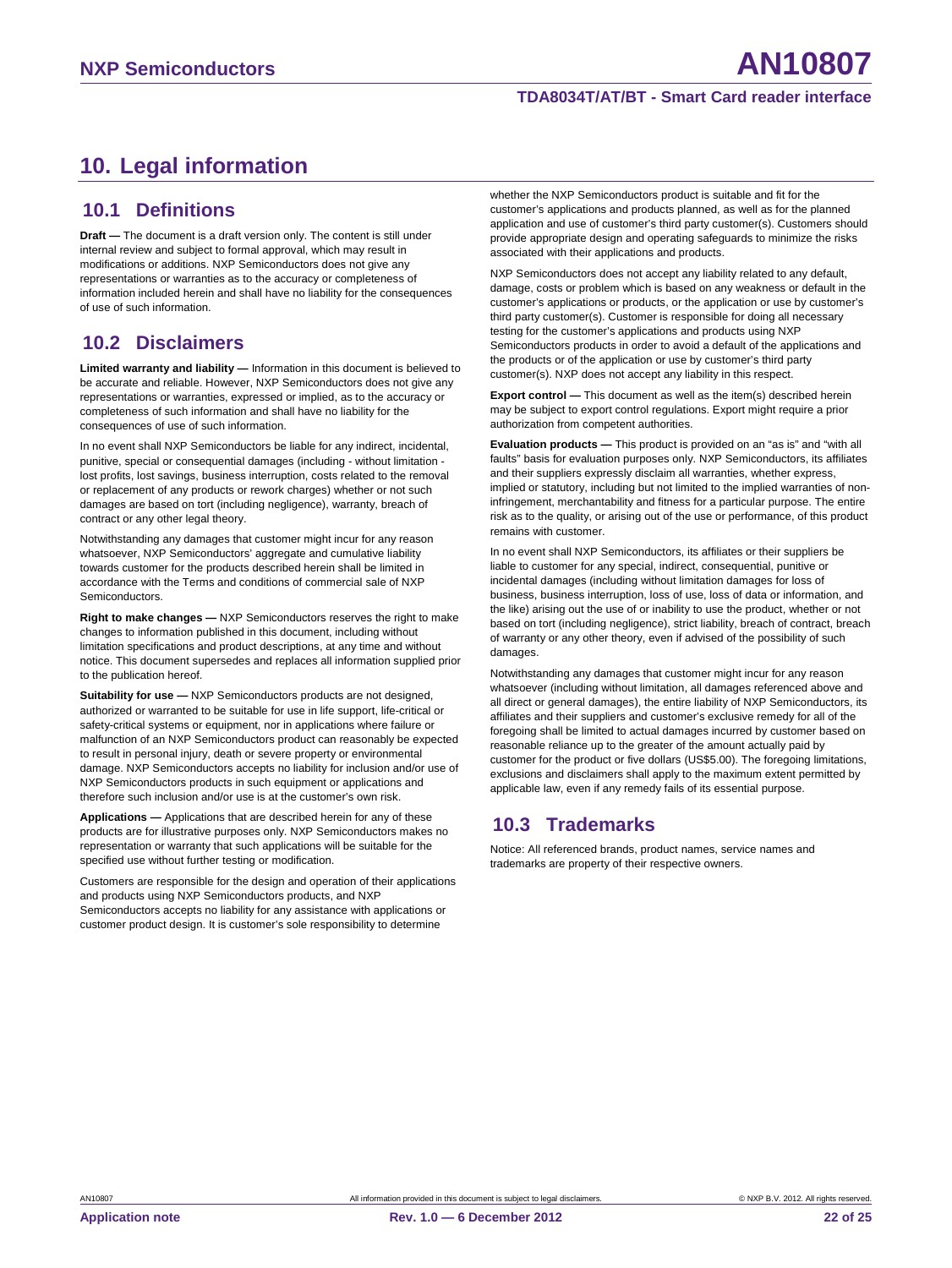# <span id="page-22-0"></span>**11. List of figures**

| Fig 1.  |                                            |  |
|---------|--------------------------------------------|--|
| Fig 2.  |                                            |  |
| Fig 3.  |                                            |  |
| Fig 4.  | Internal PRESN source current7             |  |
| Fig 5.  | Normally open card connector connection7   |  |
| Fig 6.  | Normally closed card connector connection8 |  |
| Fig 7.  |                                            |  |
| Fig 8.  |                                            |  |
| Fig 9.  | TDA8034T - Card voltage selection 11       |  |
| Fig 10. | Clock switch during activation - TDA8034T  |  |
|         |                                            |  |
| Fig 11. |                                            |  |
| Fig 12. |                                            |  |
| Fig 13. | Power supply decoupling strategy  19       |  |
| Fig 14. | TDA8024T / TDA8034T Double layout 20       |  |
| Fig 15. | Reference design with TDA8034T 21          |  |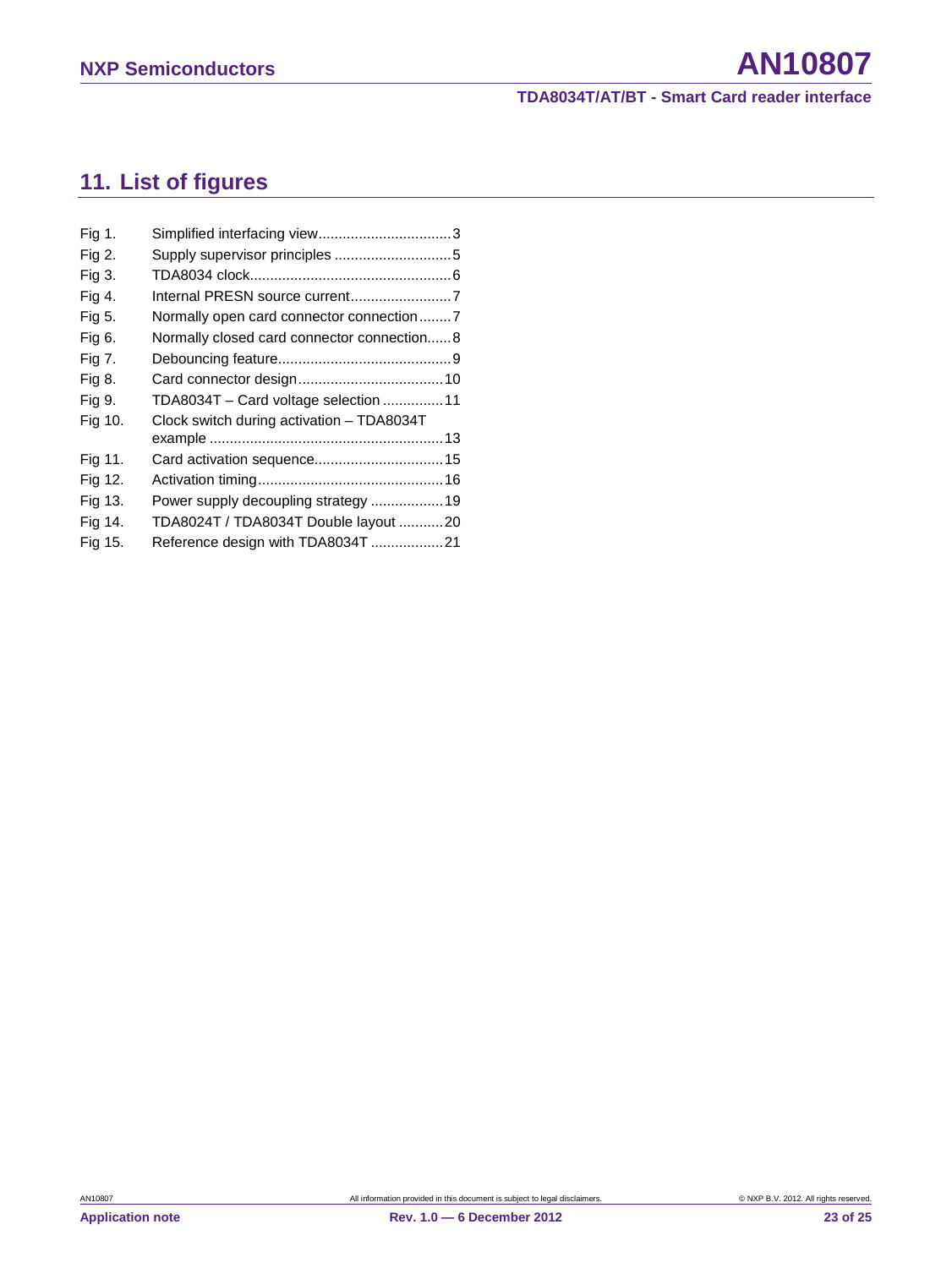# <span id="page-23-0"></span>**12. List of tables**

| Table 1. |                                                  |
|----------|--------------------------------------------------|
| Table 2. | Supply supervisor - Typical threshold values for |
| Table 3. | Supply supervisor - Typical threshold values for |
| Table 4. | Pull down resistor wrt V <sub>DD(INTF)</sub> 9   |
| Table 5. | TDA8034T/BT - Clock division selection 12        |
| Table 6. | TDA8034AT - Clock division selection  12         |
| Table 7. | Chip state regarding CMDVCCN and OFFN18          |